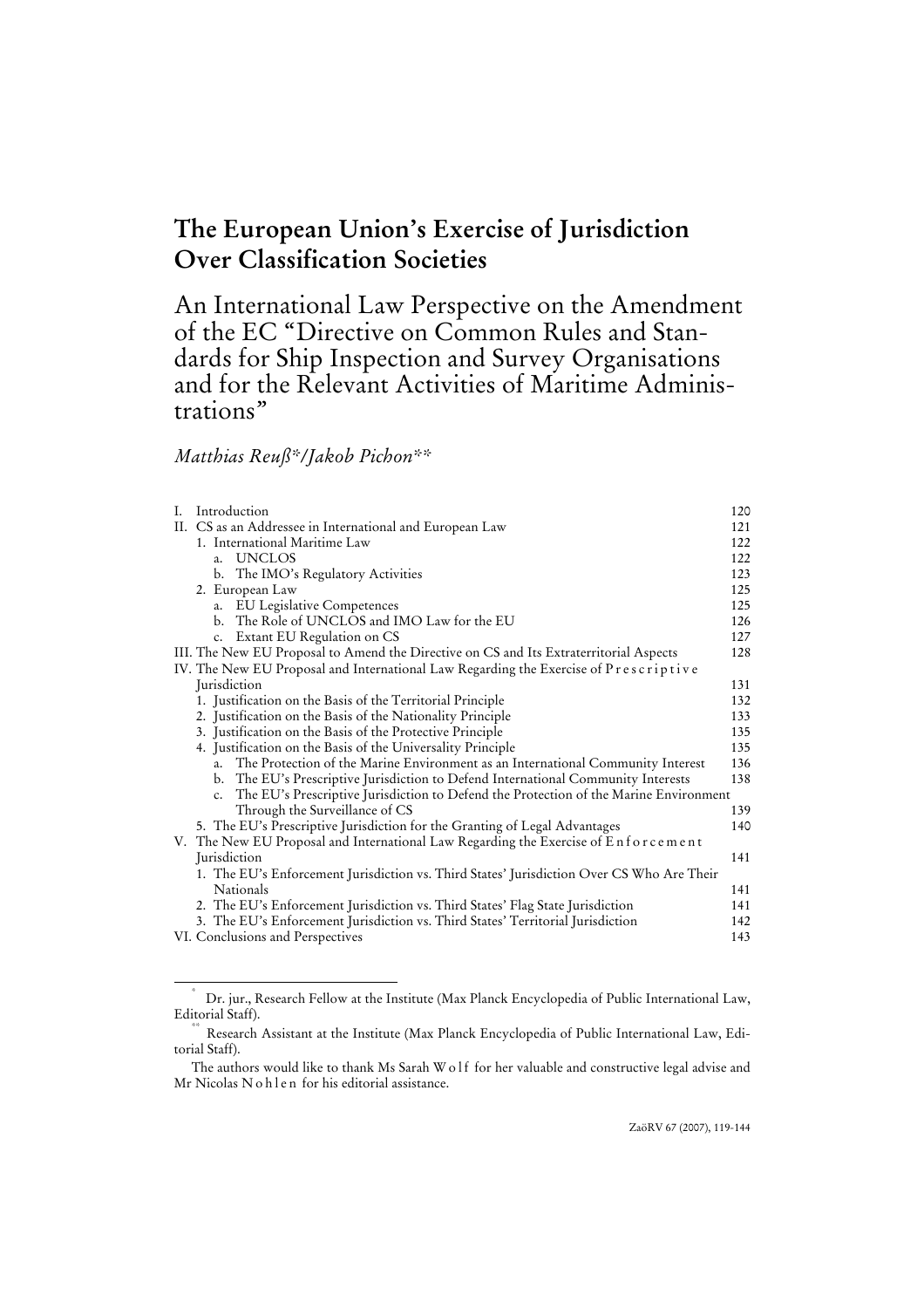# **I. Introduction**

In the field of maritime affairs, the European Union (EU) is currently seizing opportunities to become more actively involved with environmental policies<sup>1</sup>. The protection of the marine environment has long been a matter where international, European and domestic regulations are interwoven, and  $-$  as the case may be  $$ combined with executive measures by governmental entities on different levels. As the EU intensifies and streamlines its regulation in this area, it increasingly faces multilayer phenomena where the position of its own acts within international law raises highly complex issues<sup>2</sup>. It is against this background that one has to see the EU Commission's recent reform initiative regarding the legal framework for the recognition and control of Classification Societies (CS). In November 2005, the Commission submitted a draft proposal (Proposal)<sup>3</sup> to amend Council Directive 94/57/EC on Common Rules and Standards for Ship Inspection and Survey Organisations and for the Relevant Activities of Maritime Administrations (Directive on CS)<sup>4</sup>. This Proposal raises various significant issues. For the purpose of this contribution, the focus will be on the EU's far reaching claims to exercise its prescriptive and enforcement jurisdiction: Does the Proposal insofar comply with its international legal framework? Which particularities result from the EU's objective to protect the marine environment?

Since CS are little known to a larger audience, their nature, purposes and activities, as well as the international maritime and European law addressing them shall be briefly described below (II). On this basis, the Proposal's basic features and central extraterritorial aspects shall be explained (III). In a further step, the present contribution examines as to what degree the EU's exercise of prescriptive and enforcement jurisdiction as envisaged by the Proposal fits into the international legal framework (IV and V). Ultimately, some conclusions and perspectives shall be developed (VI).

 $\overline{\phantom{0}}$ <sub>1</sub> See for instance the Green Paper on Maritime Affairs issued by the Task Force on Maritime Affairs established by the EU Directorate General for Fisheries and Maritime Affairs. This paper intends to streamline the EU maritime policies and assesses the benefits and challenges related to the implementation of EU maritime policies, including their economic, social, security, and environmental dimensions. Green Paper: Towards a Future Maritime Policy for the Union: A European Vision for the Oceans and Seas, COM(2006) 275 final Vol. II – Annex, 7 June 2006, available at <http://ec.europa.eu/ maritimeaffairs/pdf/com\_2006\_0275\_en\_part2.pdf> (last visited on 6 February 2007). 2

On the emergence of multi-level systems of rule-making, composed of international, supranational and national law, see W a h l, Der einzelne in der Welt jenseits des Staates, in: Verfassungsstaat, Europäisierung, Internationalisierung, 2003, 53-95; from the perspective of political science, see K n o d t , Regieren im erweiterten europäischen Mehrebenensystem, 2005, 31 et seq., with further references.

<sup>&</sup>lt;sup>3</sup> COM(2005) 587 final, 23 November 2005, including the Explanatory Memorandum, available at <http://eur-lex.europa.eu/LexUriServ/site/en/com/2005/com2005\_0587en01.pdf> (last visited on 6 February 2007); see for the current status of the procedure <http://www.europarl.europa.eu/oeil/ FindByProcnum.do?lang=2&procnum=COD/2005/0237> (last visited on 6 February 2007).

<sup>4</sup> Official Journal 1994 L 319/20.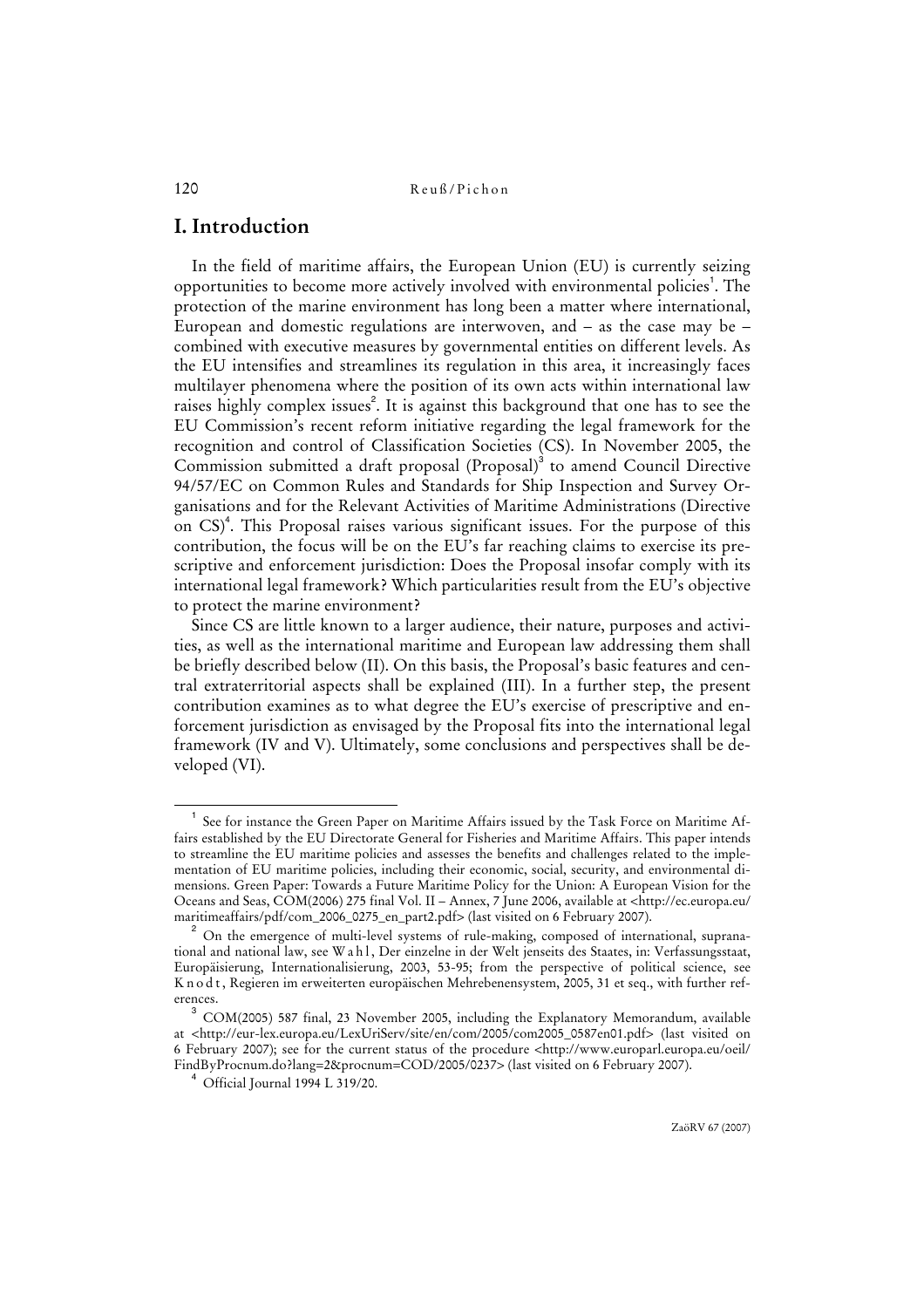# **II. CS as an Addressee in International and European Law**

The primary function of CS is the technical surveillance of seafaring ships<sup>5</sup>. CS set standards for the design, construction and inspections of ships, carry out periodic surveys, and ultimately issue "class certificates"<sup>6</sup> confirming whether or not a certain ship meets specific standards. Essentially, the purpose of these classification services is to protect the property interests of ship owners and operators, insurers, and other private parties directly affected by a ship's seaworthiness. At the same time, CS carry out public functions. On behalf of States and in the interest of the international community, CS perform surveys and issue "statutory certificates" which confirm that a seafaring ship complies with public safety standards. The respective standards are partly developed within the framework of the International Maritime Organization (IMO) and encompassed in several Conventions and IMO Resolutions<sup>8</sup>. These Conventions and IMO Resolutions impose obligations on flag States who frequently delegate the implementation of statutory requirements to specifically recognized CS. In this context, the preservation of the marine environment is among the key objectives of the CS' services. These few observations reveal some characteristic features of CS: While national, European and international public law address them in their specific capacity, their self-regulation is in quality and quantity equally advanced<sup>9</sup>. They remain essentially private actors, even where their standard-setting activities are concerned. Their co-operation with national and European administrations and their involvement with international organizations provide one of the furthest reaching examples of public-privatepartnerships in the international field<sup>10</sup>. While their position in their respective

<sup>5</sup> For a synopsis of the historical role and development of CS see B o i s s o n , Classification Societies and Safety at Sea: Back to Basics to Prepare for the Future, Marine Policy 18 (1994), 363-377.

Cf. the definition in Art. 2(k) of the Proposal: "A 'class certificate' means a document issued by a recognized organisation certifying the fitness of a ship for a particular use or service in accordance with the rules and regulations laid down and made public by that recognized organisation." The CS' privately set rules are often designated as "class rules".

 $7$  Cf. the definition in Art. 2(i) of the Proposal: "A 'statutory certificate' means a certificate issued by or on behalf of a flag State in accordance with the international conventions."

<sup>8</sup> For further details regarding SOLAS, MARPOL, LL and IMO Resolutions cf. *infra* (section II.1.).

<sup>9</sup> The industry's self regulation is internationally coordinated within the International Association of Classification Societies (IACS), a cooperation of the world's leading CS. Its present members are: American Bureau of Shipping, Bureau Veritas, China Classification Society, Det Norske Veritas, Germanischer Lloyd, Korean Register of Shipping, Lloyd's Register, Nippon Kaiji Kyokai, Registro Italiano Navale, Russian Maritime Register of Shipping; associate member: Indian Register of Shipping.

With regard to this public private partnership cf. the Model Agreement for the Authorization of Recognized Organisations Acting on Behalf of the Administration issued by the Maritime Safety Committee (MSC) and the Marine Environment Protection Committee (MEPC) which aims to assist (domestic) maritime administrations when formalizing in writing the delegation of authority for the purpose of having statutory services rendered by a recognized organization on their behalf. This IMO Model Agreement is currently used by most CS, see MSC/Circ.710, MEPC/Circ.307, 9 October 1995, available at: <http://www.uscg.mil/hq/g-m/nmc/imo/pdf/Circ1/Msc0/710.pdf> (last visited on 6 Feb-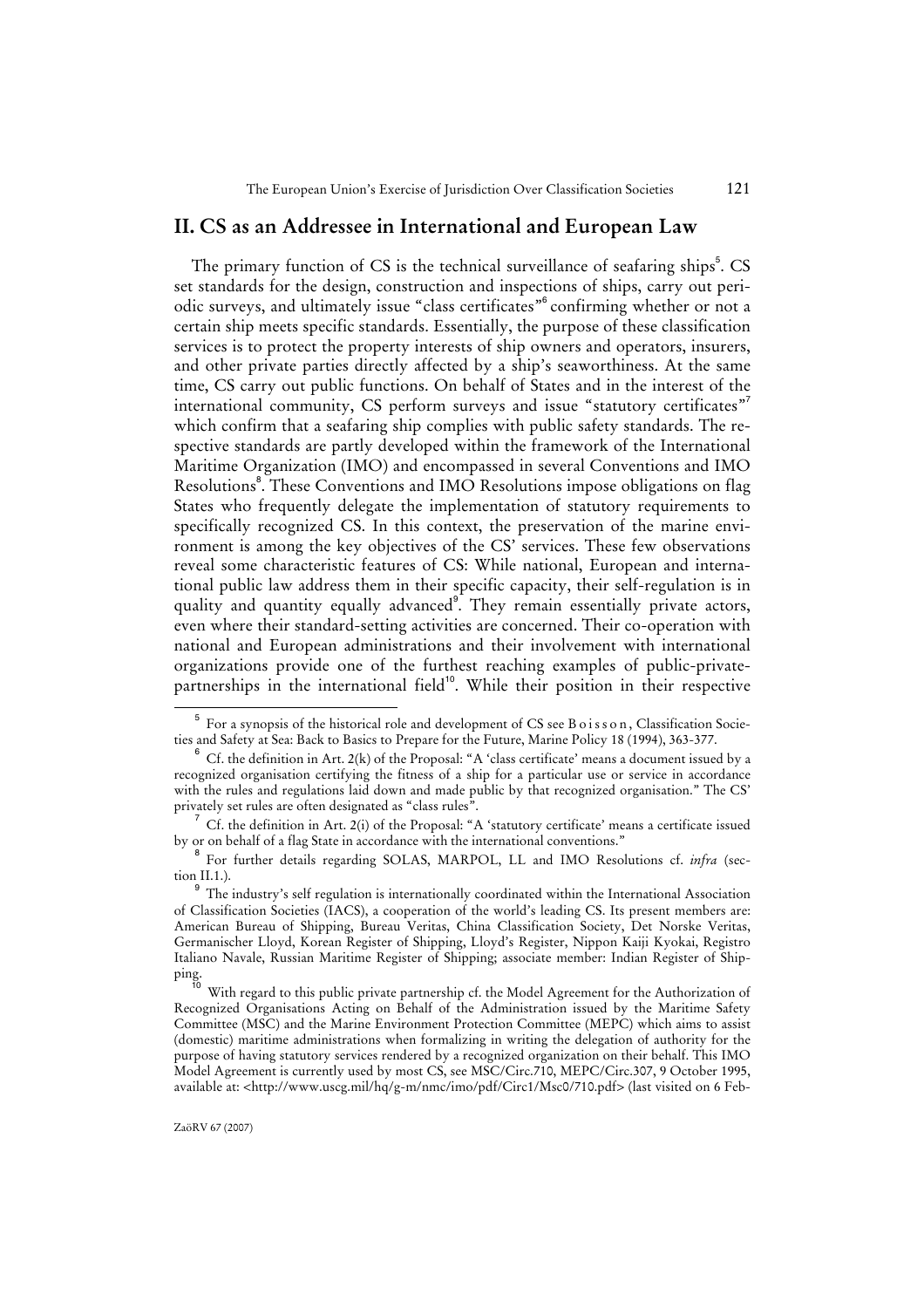domestic legal order differs, it is always influenced by international and European law. The latter, as we shall see, irrespective of their provenance.

# **1. International Maritime Law**

### **a. UNCLOS**

The global framework for the exercise of jurisdiction over maritime traffic, security at sea and the protection of the marine environment is provided by the United Nations Convention on the Law of the Sea (UNCLOS)<sup>11</sup>. As a framework convention, UNCLOS sets out general principles and duties, whereas the enactment of detailed rules for maritime safety and their implementation are left to other international and national bodies<sup>12</sup>. UNCLOS tries to strike a balance between the freedom of the high seas, especially the freedom of navigation (Art. 87 para. 1 (a) UNCLOS), and the protection of the marine environment and maritime safety. Underlying principle of the law of the sea is the principle of flag State jurisdiction: A ship is, on the high seas, subject to the exclusive jurisdiction of the State under whose flag it is sailing (Art. 92 para. 1 UNCLOS)<sup>13</sup>. The duties of the flag State are substantiated in Art. 94: In effectively exercising its jurisdiction and control over ships flying its flag (para. 1), every flag State shall take such measures that are necessary to ensure safety at sea (para. 3 (a)). Such measures shall include those necessary to ensure that each ship, before registration and thereafter at appropriate intervals, is inspected by a qualified surveyor of ships (para. 4 (a)). With regard to vessel-source pollution, Art. 211 para. 2 UNCLOS refers to generally accepted international rules and standards (GAIRS) established through the competent international organization, i.e. the IMO. It is widely accepted that these GAIRS are minimum standards for flag States<sup>14</sup> and both minimum and maximum standards

ruary 2007). On the particularities of public private partnerships in multilayer systems cf. also M e i dinger*,* The Administrative Law of Global Private-Public Regulation: The Case of Forestry, EJIL 17 (2006), 47-48.

<sup>11</sup> 1833 UNTS 3 and 1835 UNTS 261 (Final Act), 10 December 1982, entered into force 16 November 1994. See Vitzthum, Schiffssicherheit: Die EG als potentieller Durchsetzungsdegen der IMO, ZaöRV 62 (2002), 163, 179.

 $12$  Ibid.

<sup>&</sup>lt;sup>13</sup> Cf. V i t z t h u m , Raum und Umwelt im Völkerrecht, in: id. (ed.), Völkerrecht, 3<sup>rd</sup> ed. 2004, 403; Kokott/Doehring/Buergenthal, Grundzüge des Völkerrechts, 3<sup>rd</sup> ed. 2003, margin note 339. See below, IV.2.

Cf. Art. 211 para. 2 UNCLOS: "States shall adopt laws and regulations for the prevention, reduction and control of pollution of the marine environment from vessels flying their flag or of their registry. Such laws and regulations shall at least have the same effect as that of generally accepted international rules and standards established through the competent international organization or general diplomatic conference." (emphasis added). See also S c h u l t, Das völkerrechtliche Schiffssicherheitsregime – Eine Analyse der Kompetenzen von Küsten-, Hafenstaaten, regionalen Organisationen und Europäischer Gemeinschaft zum Schutz der Meere vor Verschmutzung durch Öltankerunfälle, 2005, 72, 337 et seq.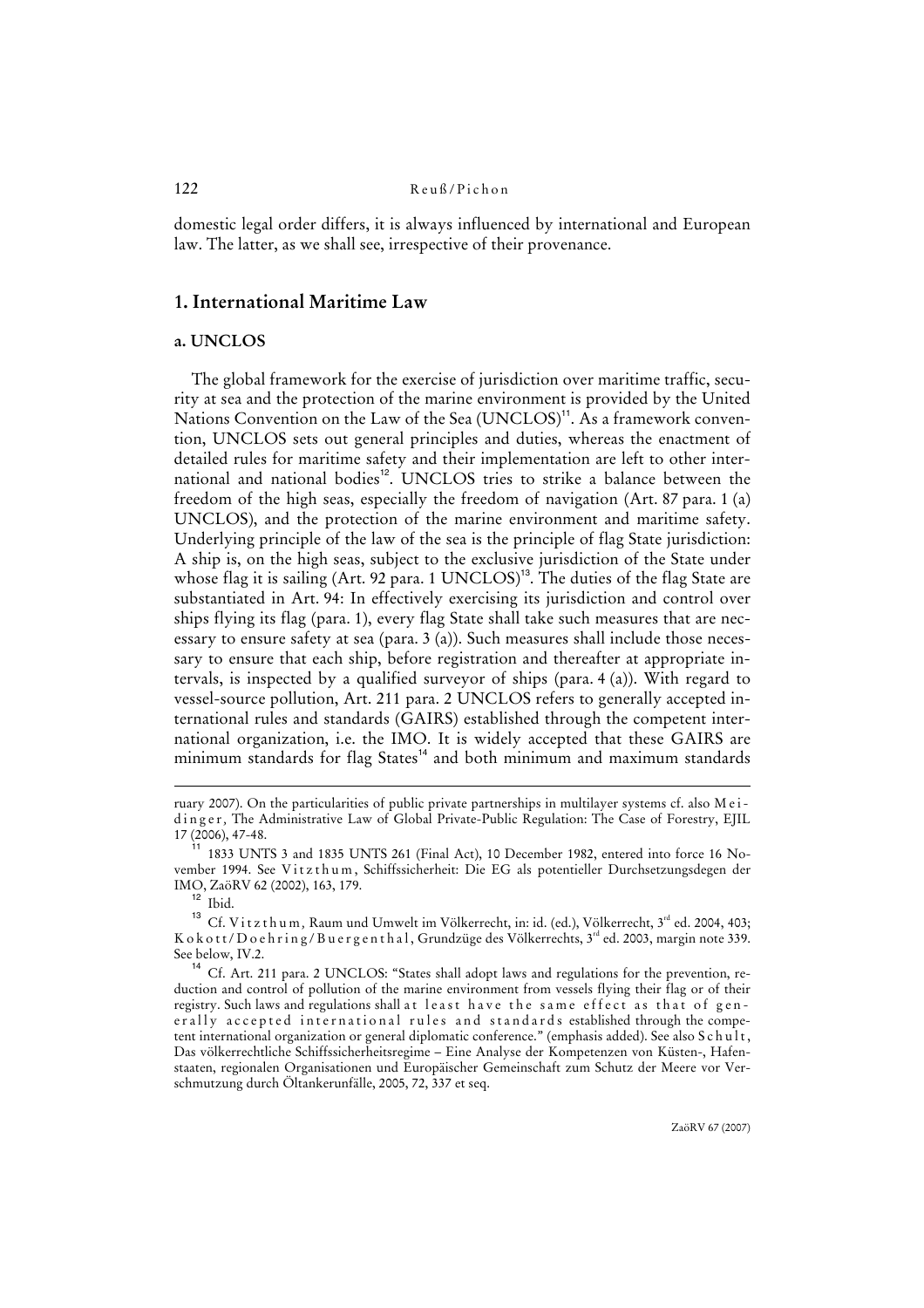for coastal States<sup>15</sup>. However, since the beginning of the Third Conference on the Law of the Sea it has been highly controversial which norms exactly form part of the GAIRS and which legal consequences follow from Art. 211 para. 2 UNCLOS vis-à-vis third States not having signed  $UNCLOS^{16}$ .

# **b. The IMO's Regulatory Activities**

The  $IMO<sup>17</sup>$  creates operative regulations for the safety of shipping and the prevention of marine pollution. IMO Conventions referring to CS are the 1974 International Convention for the Safety of Life at Sea (SOLAS)<sup>18</sup>, the International Convention for the Prevention of Pollution from Ships (MARPOL)<sup>19</sup> and the 1966 International Convention on Load Lines  $(LL)^{20}$ . In its successive forms, the framework convention SOLAS is the most important of all international treaties addressing the safety of navigation and technical minimum standards for the construction, equipment and operation of ships<sup>21</sup>. MARPOL is the main international convention aimed at preventing and minimizing pollution from ships, both accidental and from routine operations<sup>22</sup>. Since its first version, MARPOL covered

<sup>&</sup>lt;sup>15</sup> Cf. Art. 211 para. 5 UNCLOS: "Coastal States, for the purpose of enforcement as provided for in section 6, may in respect of their exclusive economic zones adopt laws and regulations for the prevention, reduction and control of pollution from vessels conforming to and giving effect to generally accepted international rules and standards established through the competent international organization or general diplomatic conference." (emphasis added). See also Wolf, Neue Tendenzen küstenstaatlicher Umweltkompetenzen auf See: Eine Untersuchung am Beispiel der französischen "zone de protection écologique" im Mittelmeer, ZaöRV 66 (2006), 117 with further references; W o l f r u m, Die Internationalisierung staatsfreier Räume – Die Entwicklung einer internationalen Verwaltung für Antarktis, Weltraum, Hohe See und Meeresboden, 1984, 640. The qualification as minimum or maximum standards remains controversial with regard to harbour States, see Schult (*supra* note 14), 338 et seqq. who argues in favour of minimum standards (345).

<sup>16</sup> Schult (*supra* note 14), 73.

<sup>17</sup> The IMO was founded (under the name of Inter-Governmental Maritime Consultative Organisation IMCO, renamed in 1982) in 1948 and is a UN special agency in terms of Art. 57 Charter of the United Nations.

<sup>18</sup> 1184 UNTS 278, 1 November 1974, entered into force 25 May 1980.

<sup>19</sup> International Convention for the Prevention of Pollution from Ships, 1973, ILM 12 (1973), 1319, as modified by the Protocol of 1978 relating thereto, ILM 17 (1978), 546 (MARPOL 73/87).

<sup>20</sup> 640 UNTS 133, 5 April 1966, entered into force 21 July 1968.

<sup>&</sup>lt;sup>21</sup> The first version of SOLAS was adopted in 1914, in response to the Titanic disaster, the second in 1929, the third in 1948 and the fourth in 1960. A revised Convention was adopted in 1974 (sometimes referred to as SOLAS, 1974). See also Vitzthum (*supra* note 11), 166; Proelß, Meeresschutz im Völker- und Europarecht: Das Beispiel des Nordostatlantiks, 2004, 139.

MARPOL is a combination of two treaties adopted in 1973 and 1978 respectively and updated by amendments throughout the years. The Protocol of 1978 relating to the 1973 International Convention for the Prevention of Pollution from Ships (1978 MARPOL Protocol) was adopted at a Conference on Tanker Safety and Pollution Prevention in February 1978 held in response to a spate of tanker accidents in 1976-1977. As the 1973 MARPOL Convention had not yet entered into force, the 1978 MARPOL Protocol absorbed the parent Convention. The combined instrument is referred to as the International Convention for the Prevention of Marine Pollution from Ships, 1973, as modified by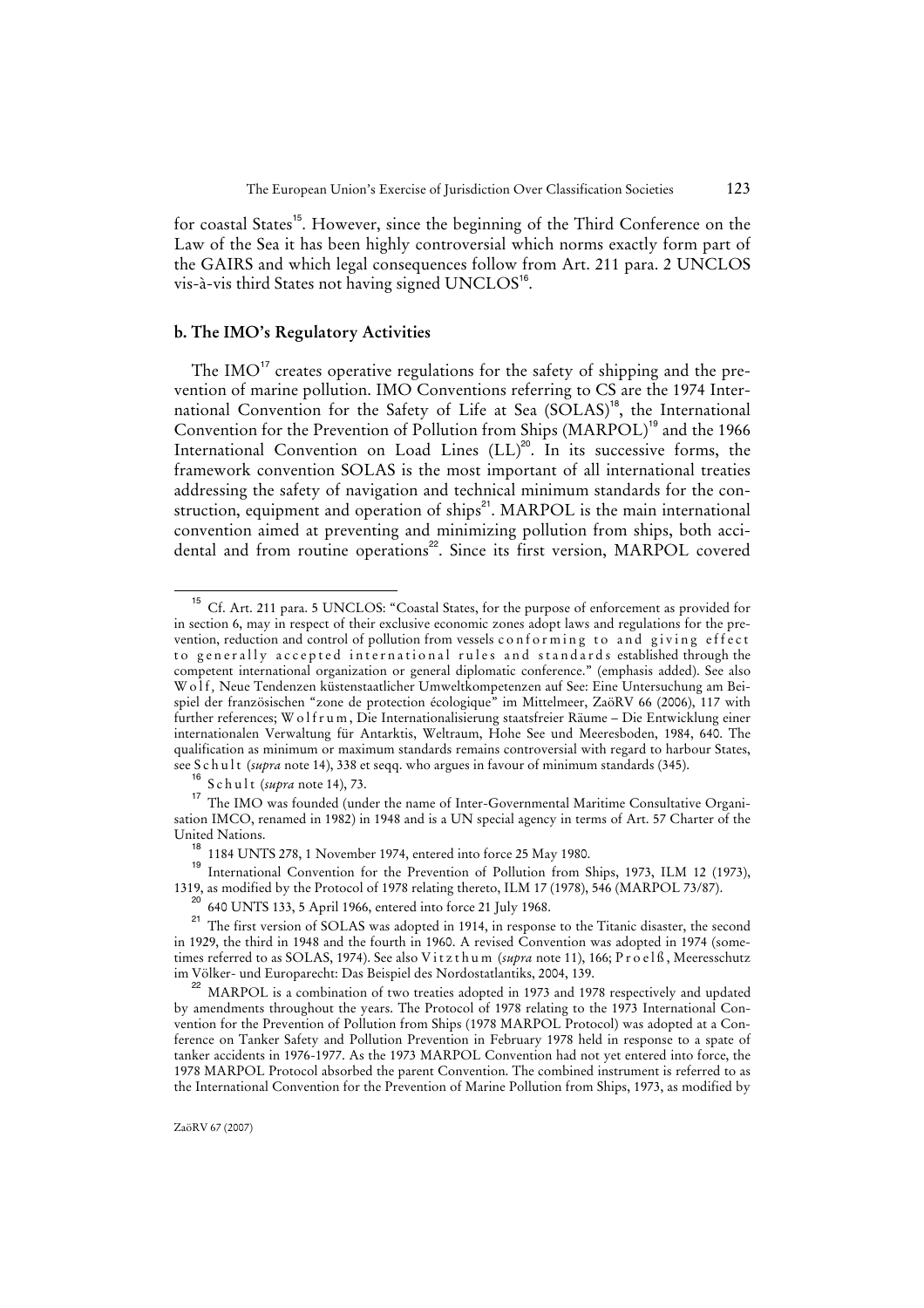pollution by oil, chemicals, harmful substances in packaged form, sewage and garbage. Its current version includes six Annexes of technical nature. MARPOL provisions constitute GAIRS in the sense of Art. 211 UNCLOS<sup>23</sup>. In addition, as MARPOL has been signed by over 125 States whose market share represents almost the totality of seafaring activities, many of MARPOL's provisions have acquired the status of customary international law<sup>24</sup>. LL regulates the freeboard with a view to ensuring adequate stability and avoiding excessive stress on the ship's hull as a result of overloading. The technical annex contains several additional safety measures concerning doors, freeing harbours, hatchways and other items. Besides the named conventions, the IMO relies essentially on non-binding instruments such as guidelines and recommendations<sup>25</sup>. The IMO's regulatory approach is based upon the co-operation between flag States and CS: While flag States assume material obligations, they may authorize CS to act on their behalf in conducting the surveys and inspections required under the respective IMO instruments<sup>26</sup>. When doing so, flag States shall notify the IMO of the specific responsibilities and conditions of the authority delegated. But even when flag States delegate these tasks, they remain under an obligation to establish and maintain the effective control over ships flying their flags. During the last decades, the IMO was facing three major challenges linked to CS: the definition of minimum standards for CS acting on behalf of States; the development of procedures for adequately monitoring the performance of CS; and the regulation of their liability<sup>27</sup>. By adopting several resolutions with regard to recognition and control of CS and by amending the relevant IMO Conventions, the IMO has improved the quality management of CS. According to Appendix 1 of Resolution A.739 $(18)^{28}$ , CS have to fulfil a detailed list of minimum conditions in order to be recognized by flag State administrations to perform statutory works on their behalf<sup>29</sup>. State administrations should establish a system of verifying and monitoring the activity of recognized

the Protocol of 1978 relating thereto (MARPOL 73/78), see *supra* note19, and it entered into force on 2 October 1983. See also P r o e l ß (*supra* note 21), 129.

<sup>&</sup>lt;sup>23</sup> ILA London Conference 2000, Committee on Coastal State Jurisdiction Relating to Marine Pollution, Final Report, available at <http://www.ila-hq.org/html/layout\_committee.htm>, 39 (last visited on 6 February 2007); P o s s e l t *,* Umweltschutz in umschlossenen und halbumschlossenen Meeren, 1995, 268.

<sup>&</sup>lt;sup>24</sup> Proelß (*supra* note 21), 129 et seq.

<sup>&</sup>lt;sup>25</sup> For a survey see Pulido Begines, The EU Law on Classification Societies: Scope and Liability Issues, Journal of Maritime Law & Commerce 36 (2005), 487, 495 et seq.

<sup>&</sup>lt;sup>26</sup> See Art. 13 LL, Regulation I/6 SOLAS, Regulation 4 of Annex I and Regulation 10 of Annex II MARPOL.

<sup>&</sup>lt;sup>27</sup> Ibid., 495. Third-party claims against CS and the limits to their liability are analyzed at B a s e d o w / W u r m n e s t , Third Party Liability of Classification Societies, 2005.

<sup>&</sup>lt;sup>28</sup> Guidelines for the Authorization of Organisations Acting on Behalf of the Administration, Res. 733-779, IMO Resolutions, 18th Session 25 October-5 November 1993, 18 et seq. Resolution A.739(18) became mandatory by Regulation 1 of Chapter XI-1 of SOLAS on 1 January 1996.

<sup>&</sup>lt;sup>29</sup> Cf. S c h u l t (*supra* note 14), 359 note 1009.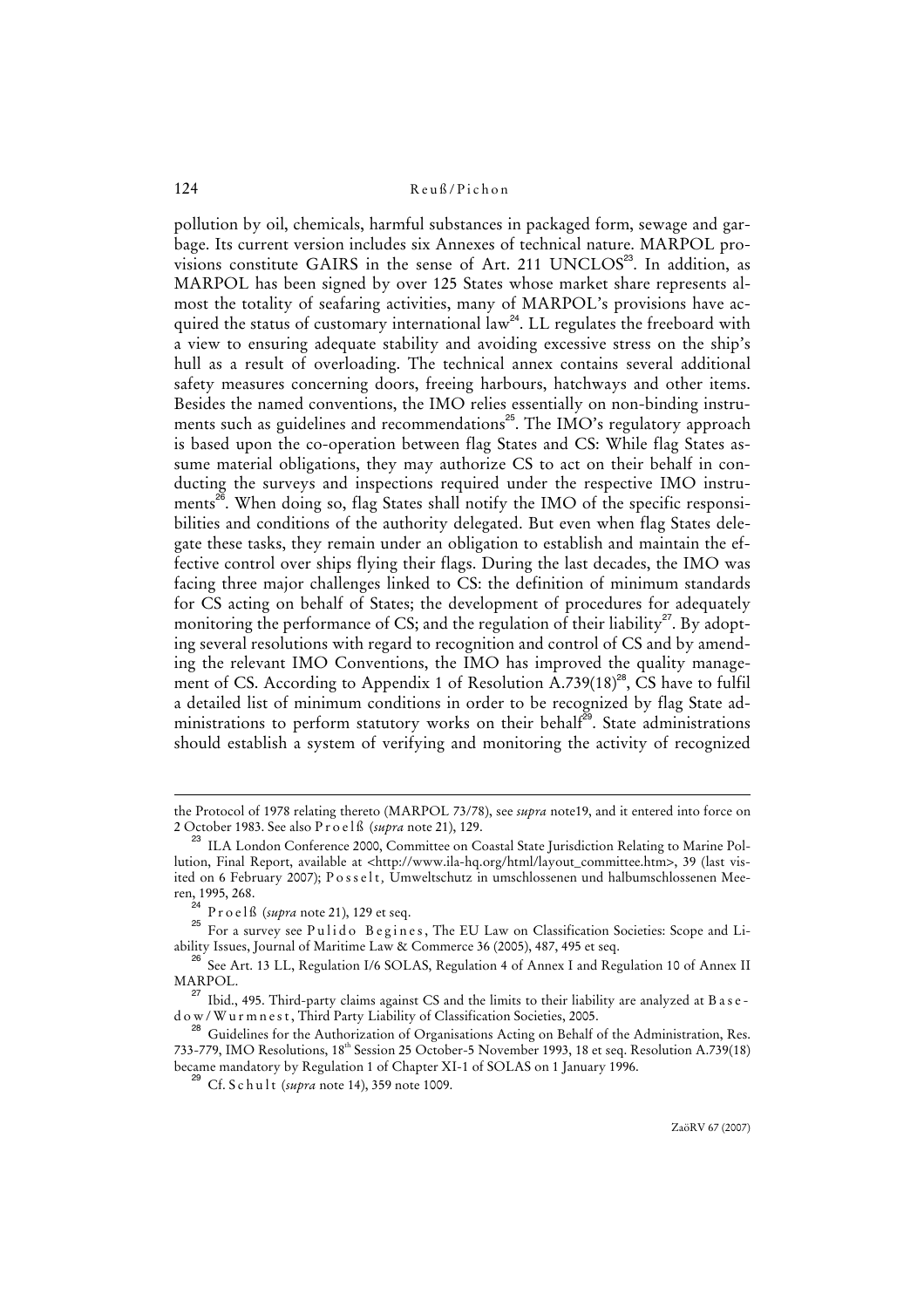CS. By Resolution A.789(19)<sup>30</sup> the IMO has refined the provisions of Resolution A.739(18). Resolution A.847(20)<sup>31</sup> specifies duties for flag States with a view to the appropriate implementation of SOLAS, MARPOL and LL. In essence, this Resolution aims at promoting uniformity of inspections and maintaining established standards on the delegation of authority.

### **2. European Law**

### **a. EU Legislative Competences**

The EU provides the second layer of regulation covering CS. It remains to be seen how the EU can in this instance justify its legislative competence. Where does it derive the right to recognize CS or, as the case may be, to deny them recognition, thereby deciding on their very existence? Primary community law appears to lack an explicit foundation. Moreover, the EU is not a flag State that could claim to exercise control over CS that classify the "EU fleet": Up till now, ships fly the flags of individual EU Member States. These have domestic ships classified by domestic CS. It would appear to be reasonable – and certainly much more in conformity with the IMO provisions mentioned above – that the competence to legislate on CS remains within the sphere of the flag States. On the other hand, EU Member States have transferred their genuine right to legislate to the EU with respect to various maritime matters<sup>32</sup>. In this context, the EU's competences are based upon Art. 80 para. 2 EC Treaty<sup>33</sup> which provides that "[t]he Council may, acting by a qualified majority, decide whether, to what extent and by what procedure appropriate provisions may be laid down for sea and air transport". The EU has drawn on this provision as a blanket clause for the regulation of a vast array of matters related to maritime navigation<sup>34</sup>. For years, it has used the article as a foundation for EU legislation on issues such as the cooperation with international institutions in

<sup>&</sup>lt;sup>30</sup> "Specifications on the Survey and Certifications Functions Recognized Organisations Acting on Behalf of the Administration of 23 November 1995, Res. 780-838, IMO Resolutions, 19<sup>th</sup> Session, 13-23 November 1995, 85 et seq. Resolution A. 789(19) became mandatory under SOLAS regulation XI/1 on 1 January 1998.

<sup>&</sup>lt;sup>31</sup> Guidelines to Assist Flag States in the Implementation of IMO Instruments of 27 November 1997 Res. 839-873, IMO Resolutions, 20th Session, 17-27 November 1997, 36 et seq.

<sup>&</sup>lt;sup>32</sup> Jenisch, The European Union as an Actor in the Law of the Sea: The Emergence of Regionalism in Maritime Safety, Transportation and Ports, German Yearbook of International Law, 48 (2005), 223, 264.

<sup>&</sup>lt;sup>33</sup> Consolidated Version of the Treaty establishing the European Community, Official Journal 2002 C 325/33.

<sup>34</sup> E r d m e n g e r , Artikel 80 EG, in: von der Groeben/Schwarze (eds.), Kommentar zum Vertrag über die Europäische Union und zur Gründung der Europäischen Gemeinschaft, Vol. 1, 6<sup>th</sup> ed. 2003, margin note 5.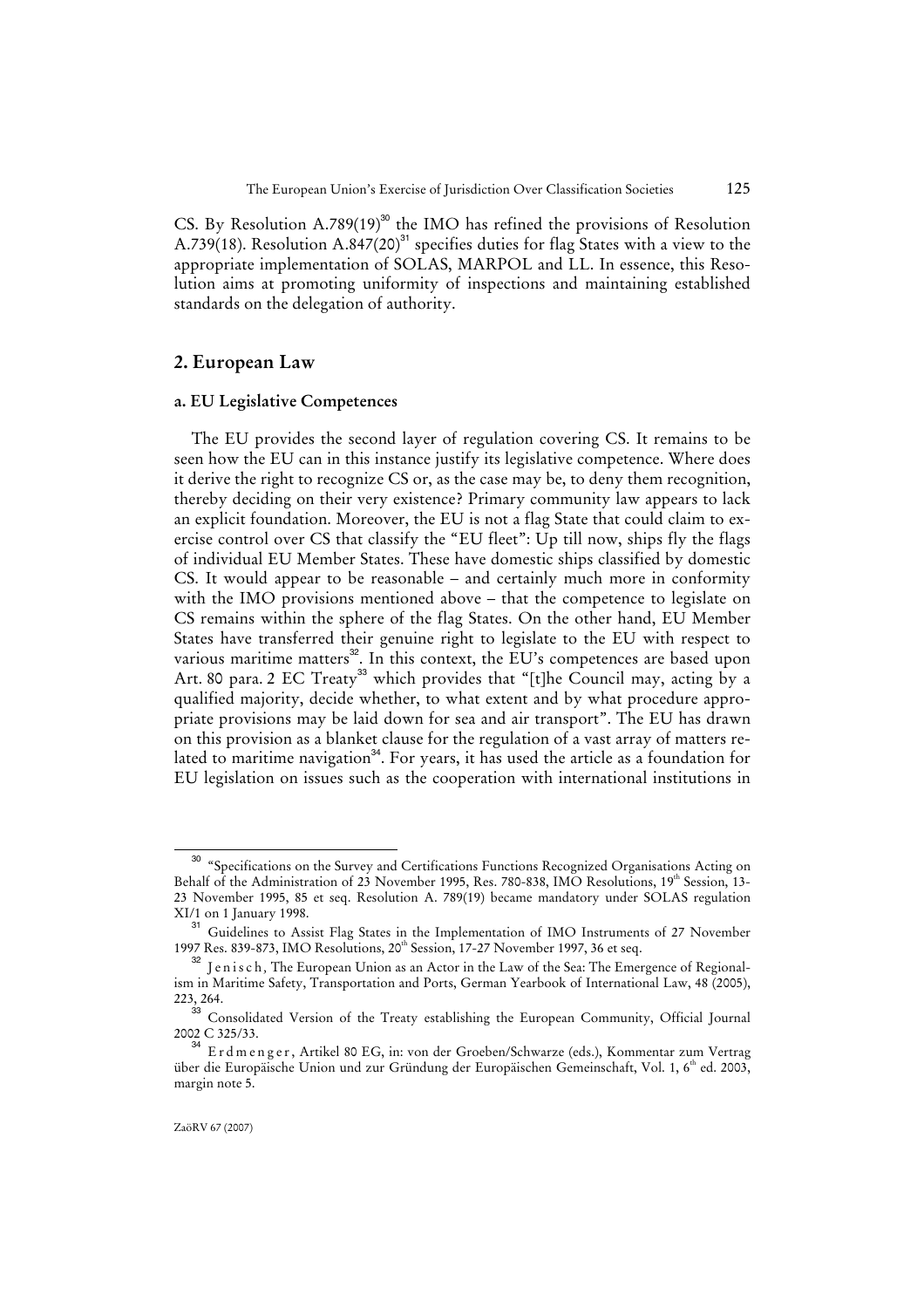the field of maritime navigation or the improvement of safety at sea<sup>35</sup>. This has been widely accepted among EU Member States and legal scholars<sup>36</sup>. However, the assumption that Art. 80 para. 2 EC Treaty covers measures intended to improve the safety at sea by regulating the (domestic) institutions in charge of the technical surveillance of seafaring ships relies upon a rather extensive interpretation of the named provision. There is a strong case to be made that the EU's supervision of CS exceeds its wording of the article. The lack of a solid foundation for the EU's legislative competence in primary community law is even more disconcerting in view of the Proposal significant economic impact on CS.

### **b. The Role of UNCLOS and IMO Law for the EU**

While UNCLOS cannot change the division of competences between the EU and its Member States which is enshrined in primary community law, it nevertheless provides a framework for the EU's legislative activities in the area of marine safety. The EU is a fully-fledged member of UNCLOS, having formally acceded to it in  $1998<sup>37</sup>$ . By its accession, the EU has pledged to abide by this global framework for maritime traffic, security at sea, and the protection of the marine environment. According to Art. 300 (7) EC Treaty, UNCLOS has become "binding on the institutions of the Community and on Member States". As a consequence, the European Court of Justice<sup>38</sup> can declare null and void secondary European maritime law which contradicts UNCLOS. On the other hand, the EU is neither a signatory of the convention establishing the IMO nor has it ratified any other IMO instruments. Therefore EU organs are not bound by the latter on the basis of Art. 300 (7) EC Treaty. However, a binding effect can possibly be derived from Art. 307 EC Treaty. This is certainly the case as far as all or at least the predominant part of the EU Member States are legally bound by the respective IMO instruments, and the EU's legislative action would generate a collision of duties for these States that they could not resolve without violating international law<sup>39</sup>. Thus,

K r ü c k, Artikel 308 EGV, in: Schwarze (ed.), EU-Kommentar, 1st ed. 2000, margin note 4. In detail see W o l f r u m, Die Europäische Gemeinschaft als Partei seerechtlicher Verträge, Archiv des Völkerrechts 32 (1994), 317 and Treves (ed.), The Law of the Sea. The European Union and Its Member States, 1997.

<sup>&</sup>lt;sup>36</sup> See only E r d m e n g e r (*supra* note 34), margin note 7.

See for the following S c h u l t (*supra* note 14), 331 et seq. See also the Council Decision of 23 March 1998 Concerning the Conclusion by the European Community of the United Nations Convention of 10 December 1982 on the Law of the Sea and the Agreement of 28 July 1994 Relating to the Implementation of Part XI thereof, Official Journal 1998 L 179/1.

 $^{\rm 38}$  As to the relation of the dispute settlement system of UNCLOS to EU law see also ECJ, Judgment of 30 May 2006, C-459/03, *Commission v. Ireland*.

<sup>39</sup> Schult (*supra* note 14), 335 et seq. It should be noted that Art. 307 EC Treaty is – due to temporal reasons – not directly applicable to IMO-Conventions. It is common sense, however, that Art. 307 EC Treaty can be applied in analogy on Conventions adopted after the entry into force of the EC Treaty but before the EU has executed its competences in this area, see only K r ü c k (*supra* note 35), margin note 15.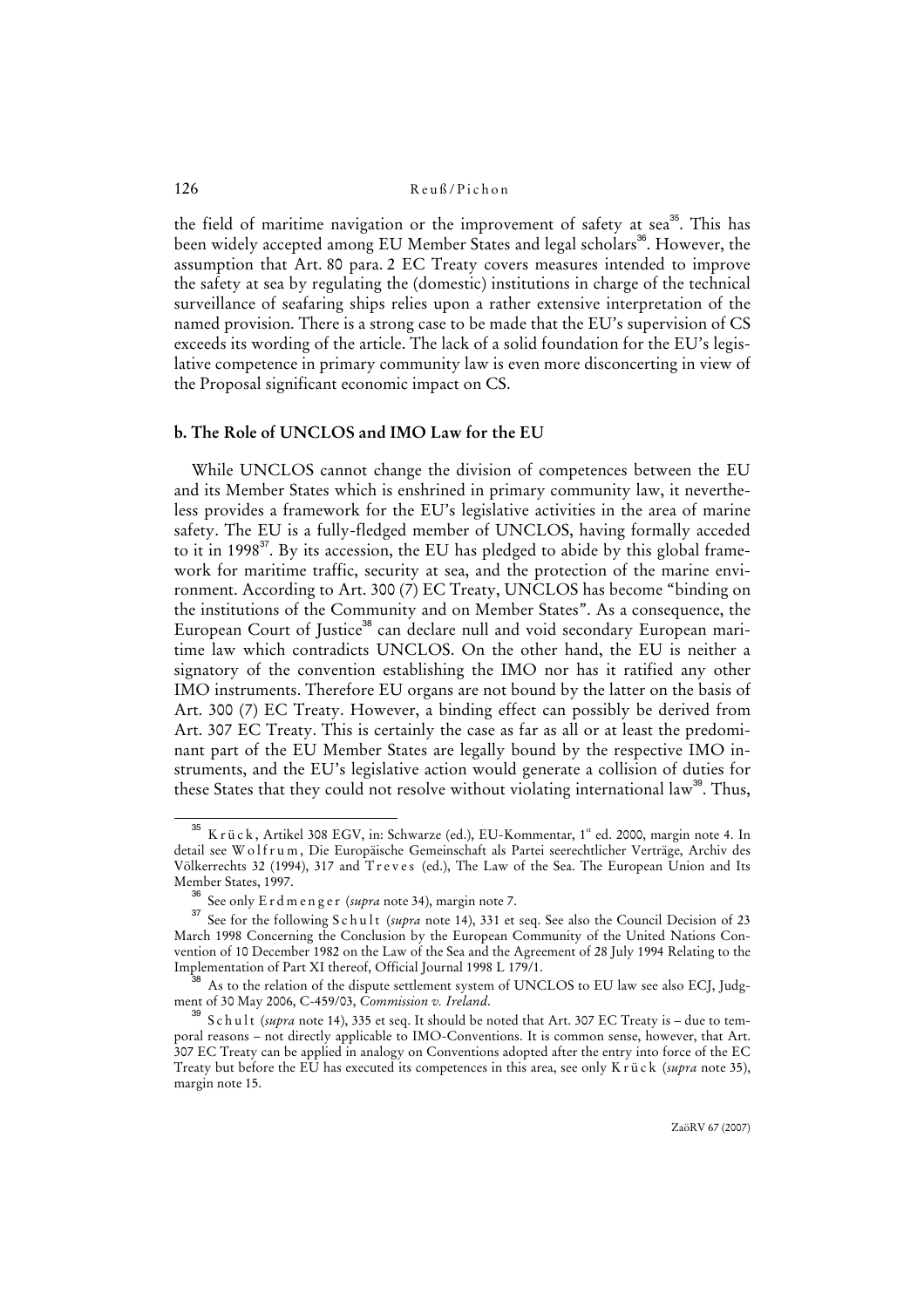only under these circumstances can the EU be indirectly bound by IMO instruments<sup>40</sup>. Yet, even in this case the EU's legislative competences are still to be derived from primary community law, not from IMO instruments. As a concluding remark one should note that UNCLOS and IMO can only put additional legal constraints on the EU's (legislative) activities, but there is no way that they would transfer to the EU additional rights against its Member States.

#### **c. Extant EU Regulation on CS**

The present system for the recognition of CS by the EU has been established by Council Directive 94/57/EC<sup>41</sup>. Motivated by the perception that some CS did not have the qualities required to perform public services<sup>42</sup>, this Directive's Annex has established minimum criteria for CS with regard to surveys and inspections on behalf of EU Member States. These minimum criteria are inspired by the  $IACS^{43}$ standards. Under the Directive only recognized organizations may be authorized by Member States to perform statutory functions on their behalf. Once recognized by an EU Member State, a recognized organization keeps its status in the whole territory of the EU. In addition, Art. 11 of the Directive mandates the EU Member States with the monitoring of CS working on their behalf. In 1997 the Commission incorporated IMO Resolution A.789(19) and amended the then existing Council Directive through Commission Directive 97/58/EC<sup>44</sup>. Two years later, the "Erika" accident near the Atlantic coast caused exceptional high cost damages to the environment and prompted the Commission to adopt the so called Erika  $I^{45}$  and  $II^{46}$ 

The binding effect of IMO law for EU secondary law is an issue that is currently pending within a preliminary reference in front of the ECJ, C-308/06, *The International Association of Independent Tanker Owners and Others v. Secretary of State for Transport*.

See *supra* note 4.

<sup>&</sup>lt;sup>42</sup> See for possible reasons for this situation OECD (Directorate For Science, Technology and Industry), The Cost To Users of Substandard Shipping, Prepared for the OECD Maritime Transport Committee (by SSY Consultancy & Research Ltd.), Paris, January 2001, 18, available at <http://ntl. bts.gov/lib/24000/24400/24466/1827388.pdf> (last visited on 6 February 2007); cf. also Pulido Begines (*supra* note 25), 491 et seq.

<sup>43</sup> See for the IACS already *supra* note 9.

<sup>44</sup> Commission Directive 97/58/EC of 26 September 1997 amending Council Directive 94/57/EC on Common Rules and Standards for Ship Inspection and Survey Organisations and for the Relevant Activities of Maritime Administrations, Official Journal 1997 L 274/8.

<sup>45</sup> Communication from the Commission to the European Parliament and the Council on the Safety of the Seaborne Oil Trade, COM(2000) 142 final, 21 March 2000.

Communication from the Commission to the European Parliament and the Council on a second set of community measures on maritime safety following the sinking of the oil tanker ERIKA, COM(2000) 802 final, 6 December 2000. The Erika II package has not been particularly relevant to the rights and duties of CS. The compatibility of the Erika II package with international law examines Lagoni, Vorsorge gegen Schiffsunfälle im Küstenvorfeld: Gemeinschaftliches Schiffsmeldesystem und Hafenzugang im Notfall, Transportrecht 24 (2001), 284 et seq.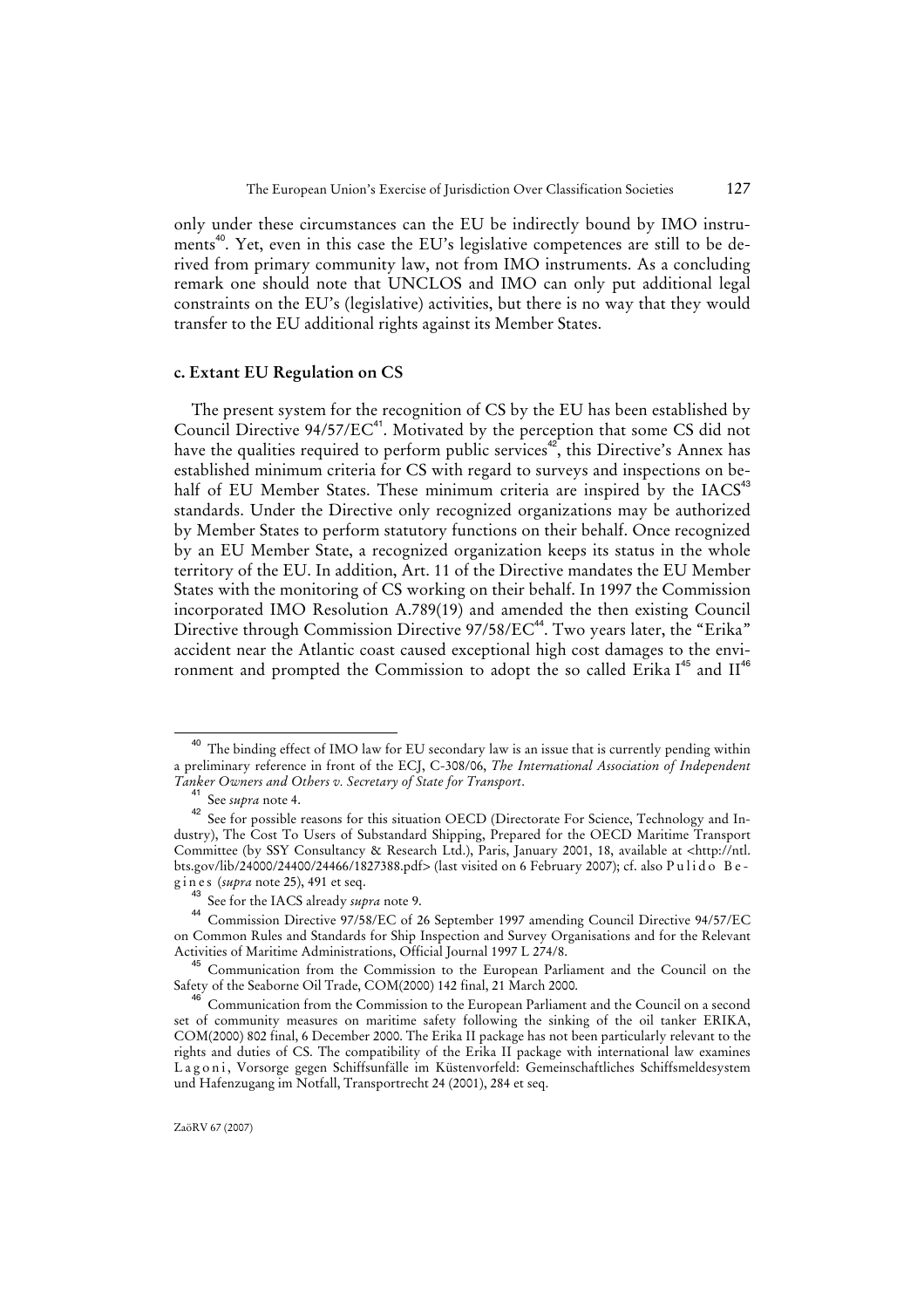packages. The Erika I package has been of immediate concern to  $CS^{47}$ . The most important changes for the legal situation of CS have been the following: (a) The monitoring of recognized organizations has become stricter<sup>48</sup>. (b) The control over recognitions and the monitoring of CS, hitherto solely in the hands of the EU Member States, is now divided between the States and the EU Commission<sup>49</sup>. (c) CS can only receive recognition if they have a good safety and pollution prevention performance record pertaining to the whole fleet they have certified<sup>50</sup>. (d) Further obligations for CS have been introduced, e.g. the duty to supply all relevant information about their classed fleet, irrespective of flag, to the EU Member States' administrations $^{51}$ . The latest EU instrument in this field, Directive 2002/84/EC $^{52}$ , amended the CS' legal situation in some minor details $^{53}$ .

# **III. The New EU Proposal to Amend the Directive on CS and Its Extraterritorial Aspects**

The Commission's current Proposal<sup>54</sup> is supposed to replace Council Directive 94/57/EC<sup>55</sup>. The Commission submitted it as part of the Third Package of Legislative Measures on Maritime Safety in the EU (Erika III package) in November 2005<sup>56</sup>. Overall, the Commission intends to further enhance the safety of seafaring ships, to save navigators and other people aboard from harm, and to protect the marine environment<sup>57</sup>. Its strategy is to put into operation higher standards of ship inspections: EU supervision of CS shall result in safer ships that will have fewer accidents and thus cause less pollution to the marine environment<sup>58</sup>. Through Art. 6

<sup>47</sup> See in particular Directive 2001/105/EC of the European Parliament and of the Council of 19 December 2001 Amending Council Directive 94/57/EC, Official Journal 2002 L 19/9. For further information in regard to these changes see P u l i d o B e g i n e s (*supra* note 25), 505 et seq.

<sup>48</sup> Articles 9 and 10 of the amended Directive 94/57/EC.

Articles 7 and 10 of the amended Directive 94/57/EC.<br>49 Articles 4, 7, 9 para. 1 and 10 of the amended Directive 94/57/EC.

 $50$  Art. 9 para. 2 of the amended Directive 94/57/EC.

Art. 15 para. 3 of the amended Directive 94/57/EC.

<sup>52</sup> Directive 2002/84/EC of the European Parliament and of the Council of 5 November 2002 Amending the Directives on Maritime Safety and the Prevention of Pollution from Ships, Official Journal 2002 L 324/53.

 $^{53}$  Cf. for these amendments Pulido B e g in e s (*supra* note 25), 506.

<sup>54</sup> *Supra* note 3.

<sup>55</sup> *Supra* note 4.

 $56$  Communication from the Commission – Third package of legislative measures on maritime safety in the European Union, COM(2005) 585 final, 23 November 2005.

<sup>&</sup>lt;sup>57</sup> Among the Directive's explicitly stated policy purposes are the objectives, see Explanatory Memorandum to the Proposal (*supra* note 3), 2-11.

<sup>58</sup> Cf. Explanatory Memorandum to the Proposal (*supra* note 3), 3: "The lack of cross checks in the system makes it unlikely that the quality of class certificates will ever be questioned when international certificates are issued. Errors made will inevitably have consequences downstream, including on the statutory certificates. They may affect a large number of ships before being detected [...]."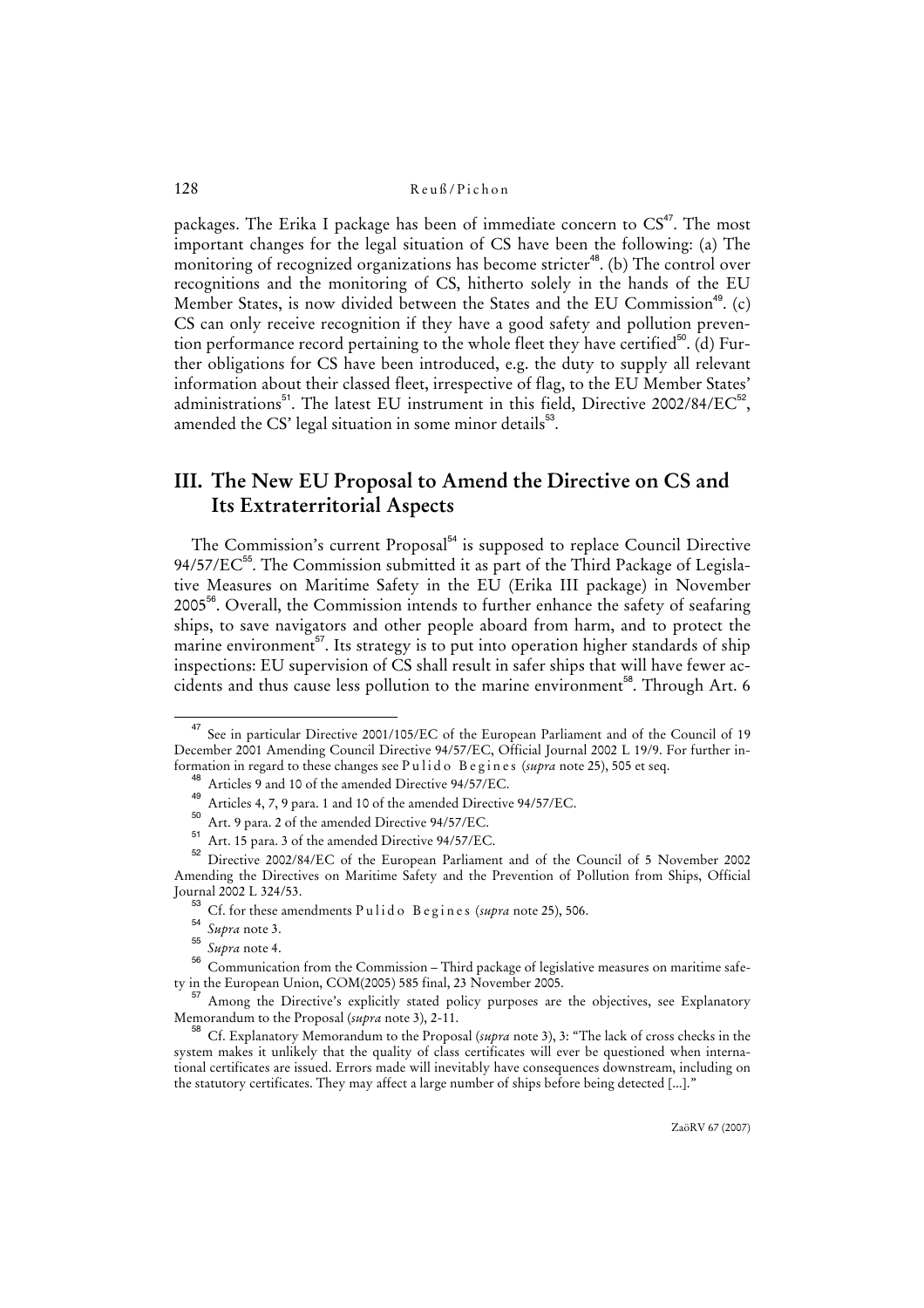of the Proposal the Commission intends that recognition of CS by the EU will no longer depend on their size but solely on their quality and performance in terms of safety and environmental protection. Further, the Commission proposes to clarify and simplify the criteria for granting recognition to CS. Para. 3 of Annex I A of the Proposal stipulates that the number of inspectors has to be in proportion to the fleet being classed by a certain CS. Furthermore, para. 1 of Annex I B postulates the use of exclusive, permanently employed technical staff either from the respective CS or from other recognized organizations, since any other forms of temporary or *ad hoc* appointments of technical staff are considered to affect adversely their independence and quality of performance. Since the first recognitions of CS by EU Member States, the recognized organizations have sometimes significantly modified their corporate structures<sup>59</sup>. In order to encompass all legal constructions, the Proposal introduces a broad organizational concept, by defining in its Art. 2 (e) organizations as a "legal entity, its subsidiaries and any other entities under its control, which jointly or separately carry out tasks falling under the scope of this Directive". The Commission allocates the recognition at the highest organizational level which corresponds to that definition<sup>60</sup>. Consequently, both horizontal and vertical company groupings will be either fully inside or outside of the EU recognition system. In the same vein, Art. 23 para. 1 of the Proposal provides: "In the course of the assessment pursuant to Article 16 (3), the Commission shall verify that the holder of the recognition is the parent entity within the organisation. If that is not the case, the Commission shall amend the recognition accordingly by decision. Where the Commission amends the recognition, the Member States shall adapt their agreements with the organisation to take account of the amendment." With regard to the Commission's supervisory competences, Art. 17 allows Community assessors<sup>61</sup> to access ships and information for the purpose of evaluating recognized CS. Contrary to the present legal situation in which these rights are only implied, the proposal explicitly states the Commission's claims: It prevents CS from invoking confidentiality clauses in their agreements with third parties in order to restrict the Community inspectors' access to information (Art. 17 para. 1). Moreover, the Proposal requests that recognized CS include provisions in their contracts with shipyards and ship-owners stating that statutory and class certificates may only be issued if the said parties do not oppose the access of Community inspectors aboard the respective ship $62$ . With respect to the monitoring system for

<sup>59</sup> Explanatory Memorandum to the Proposal (*supra* note 3), 8.

Cf. also the reference to the "parent entity" in Art. 6 para. 2 of the Proposal.

<sup>61</sup> I.e.: Officials representing the EU Commission or the Maritime Administration of an EU Member State since both cooperate in the assessment of CS, cf. Art. 16 of the Proposal.

<sup>62</sup> The Proposal reads:

<sup>&</sup>quot;1. No clauses in a contract of a recognized organisation with a third party or in an authorization agreement with a flag State may be invoked to restrict the access of the Commission to the information necessary for the purposes of the assessment referred to in Article 16(3).

<sup>2.</sup> Recognized organisations shall ensure in their contracts with third parties for the issue of statutory certificates or class certificates to a ship that such issue shall be made conditional on the said par-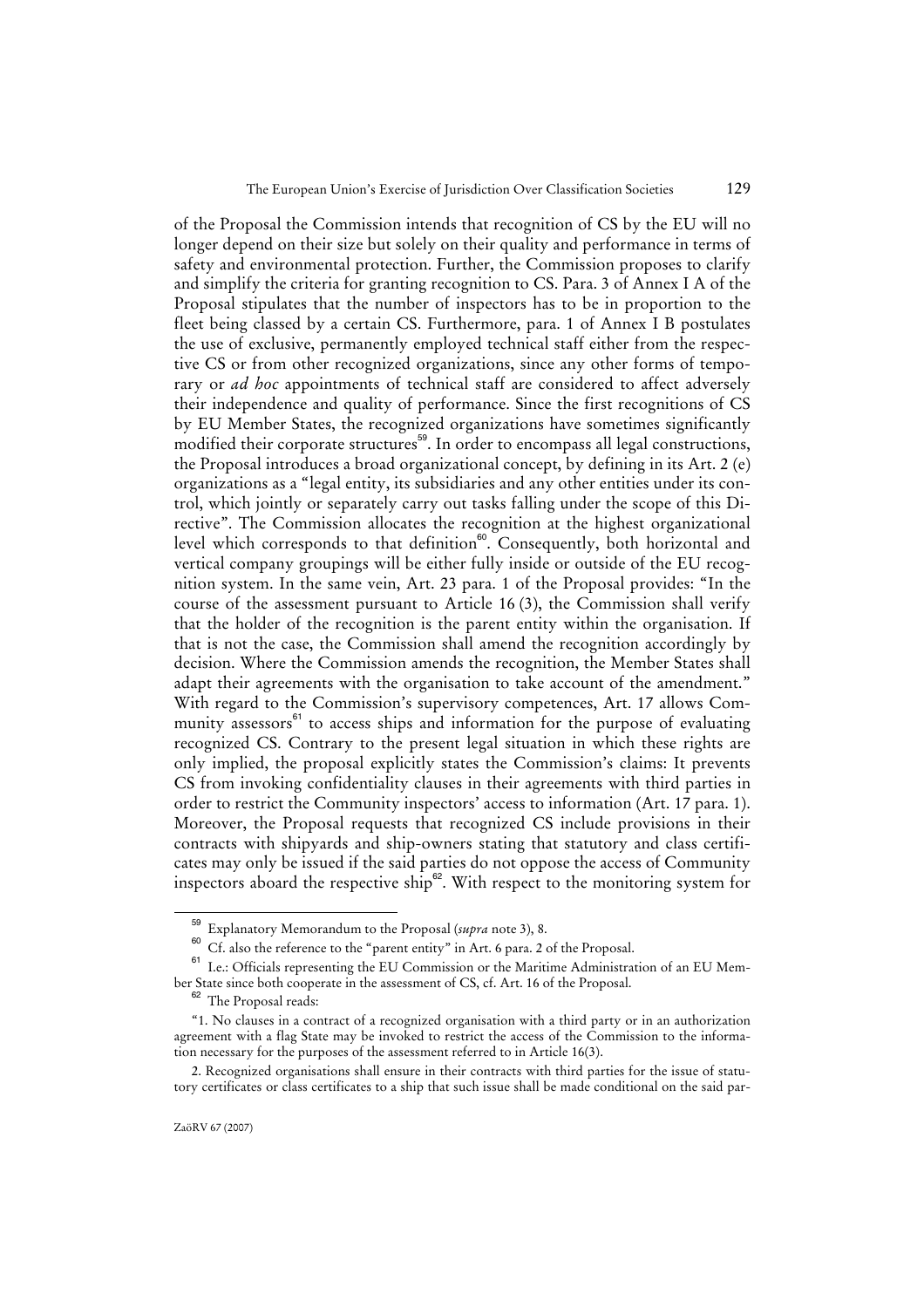recognized CS, Art. 21 of the Proposal envisages the establishment of a joint body for quality system assessment and certification. Motivated, *inter alia*, by its inability adequately to sanction the CS that had certified the shipwrecked vessels "Erika" and "Prestige"<sup>63</sup>, the Commission is determined to make the system of penalties more flexible and effective. Therefore Art. 12 of the Proposal replaces the only possible penalty, at present, of suspension of recognition by the application of gradual financial penalties. It is particularly noteworthy that Art. 11 of the Proposal<sup>64</sup> does not limit the Commission's power to impose sanctions on recognized CS to their activities regarding ships flying under flags of EU Member States.

Whether or not all these provisions fully comply with the demand of the European Court of Human Rights (ECtHR) that EU secondary law has to respect fundamental rights and freedoms in a way comparable to the level established by the  $ECHR^{65}$  would deserve further examination but exceeds the scope of the present study.

The synopsis of the Proposal's material provisions shows that it pertains to factual scenarios with far-reaching extraterritorial aspects. It goes without saying, that in the market of certification services, CS with multinational corporate structures offer their services on a global scale. It is thus unavoidable that any EU legislation regarding CS has legal implications that affect CS or at least some of their branches which are based in third States. However, the currently envisaged regime goes way beyond this inevitable effect and includes cases where EU officials would supervise  $CS$  which are EU-recognized, but no EU-nationals<sup>66</sup>, with respect to their services regarding ships flying flags of third States<sup>67</sup>, while these ships are located on the high seas $^{68}$ , in the harbour of third States $^{69}$ , or in the coastal waters of third States $^{70}$ .

<sup>64</sup> The proposed article reads: "Where the Commission considers that a recognized organisation has failed to fulfil the criteria set out in Annex I or its obligations under this Directive, or that the safety and pollution prevention performance of a recognized organisation has worsened significantly, without it constituting, however, an unacceptable threat to safety or the environment, it shall require the organisation concerned to undertake the necessary preventive and remedial action to ensure full compliance with the said criteria and obligations and, in particular, remove any potential threat to safety or the environment, or to otherwise address the causes of the worsening performance."

<sup>65</sup> Misgivings arise especially in view of the principle of proportionality, as recently applied by the European Court of Justice, cf. ECJ, Judgment of 6 December 2005, C-453/03, *ABNA and others*, in particular paras. 68, 69, 83 and 87. See also ECtHR Judgment of 30 June 2005, Application No. 45036/98, *Bosphorus v. Ireland*, para. 155.

<sup>66</sup> Cf. Art. 8 para. 3 of the Proposal: The requirement of a local representation does not imply nationality and is formally not mandatory.

 $67$  Cf. Art. 17 which refers to third parties without any explicit limitation to ships flying the flag of an EU Member State.

<sup>68</sup> One should note in this context Art. 89 UNCLOS providing that "[n]o state may validly purport to subject any part of the high seas to its sovereignty". Hence, acts of state against foreign ships

ties not opposing the access of the Community inspectors on board that ship for the purposes of Article 16(3).'

 $^{63}$  In May 2003, Spain filed a law suit for damages at a Federal Court in New York against the American Bureau of Shipping, the CS which had classified the "Prestige", see V a u g h a n, The Liability of Classification Societies, <http://web.uct.ac.za/depts/shiplaw/assign2006/vaughan.pdf> (last visited on 6 February 2007).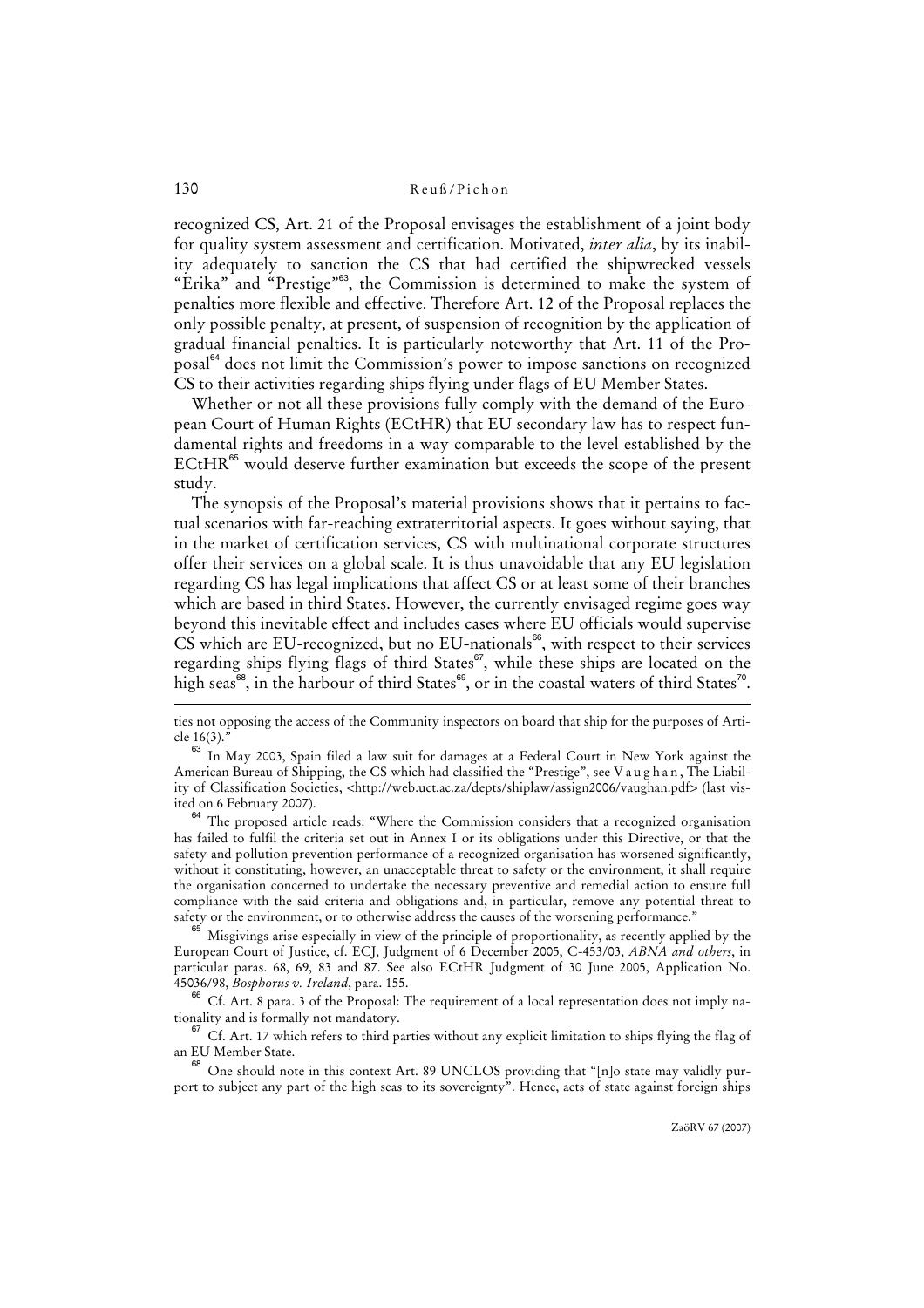In these instances, the Proposal seems to be particularly problematic since it covers the activities of CS that perform their services on the basis of national legislation issued by third States which might implement international maritime law in a way that is not taken into account by the EU. Moreover, the Proposal envisages EU officials interfering with the relationships between CS and States that are not bound by EU law, since it transfers to CS the responsibility to implement EU regulation into their contractual relations to these States.

# **IV. The New EU Proposal and International Law Regarding the Exercise of Prescriptive Jurisdiction**

Bringing together European and international law in the multilayer regulation of CS is an intricate matter, complicated by the Proposal's far-reaching extraterritorial aspirations. The EU control over the service performance of globally acting CS begs the question of whether or not the Proposal complies with international law concerning the exercise of jurisdiction. By and large, States may exercise their jurisdiction as far as a genuine link exists between the regulating State and the regulated matter $^{71}$ . In the absence of such a link, a State may only exercise its jurisdiction affecting another State as far as the latter consents<sup>72</sup>. While examining the Proposal's extraterritorial aspects, one should recall that international law expects States to apply prudence and self-restraint in case of conflicting claims to exercise their respective jurisdictions, to limit themselves to instances where this exercise is reasonable, and to defer to another State if that State's interest is clearly greater $^{73}$ .

on the high sea usually contravene international law, cf. D a h m / D e l b r ü c k / W o l f r u m, Völkerrecht, I/1, 2<sup>nd</sup> ed. 1989, 328. However, for practical reasons actual instances of EU surveillance while foreign ships sail on the high seas are unlikely to occur.

<sup>&</sup>lt;sup>9</sup> For further details regarding the jurisdiction of harbour States over ships in their harbours and persons aboard these ships cf. D a h m / D e l b r ü c k / W o l f r u m (*supra* note 68), 405-413.

 $^{70}$  Cf. Art. 2 (1) UNCLOS.

It needs to be clarified that any jurisdictional powers that the EU exercises are derived from its Member States. Hence, what has been and needs to be said about the jurisdiction of States applies in the present context to the EU's jurisdiction. See only Calliess/Ruffert, Kommentar zu EU-Vertrag und EG-Vertrag, 2<sup>nd</sup> ed. 2002, Art. 5 para. 3; L e n a e r t s / v a n N u f f e l , Constitutional Law of the European Union, 2<sup>nd</sup> ed. 2005, 86 et seq. For the broader context cf. Art. 2 No. 1, Charter of the United Nations, 892 UNTS 119, June 26, 1945, entered into force 24 October 1945. See also K o k o t t, Souveräne Gleichheit und Demokratie im Völkerrecht, ZaöRV 64 (2004), 517 et seq.; Jennings/ W a t t s (eds.), Oppenheim's International Law, Vol. I., Introduction and Part I, 9th ed. 1992, § 109; Kaczorovska, Public International Law, 3<sup>rd</sup> ed. 2005, 121 et seqq.; Dahm/Delbrück/ Wolfrum (*supra* note 68), 320 et seq., 324; V e r d r o s s / S i m m a , Universelles Völkerrecht, 3rd ed. 1984, § 1183; Herdegen, Völkerrecht, 5<sup>th</sup> ed. 2006, § 26 margin note 1.

 $72^{\circ}$  Cf. Malanczuk, Akehurst's Modern Introduction to International Law, 7<sup>th</sup> ed. 1997, 109; Herdegen (*supra* note 71), § 26 margin note 1.

<sup>73</sup> Cf. American Law Institute, Restatement of the Law (Third): The Foreign Relations Law of the United States, Vol. 2, 1987, § 403 para. 1 and 3. The reasonableness of claims to exercise jurisdiction is determined by weighing all relevant factors, including the intensity of the link between the regulated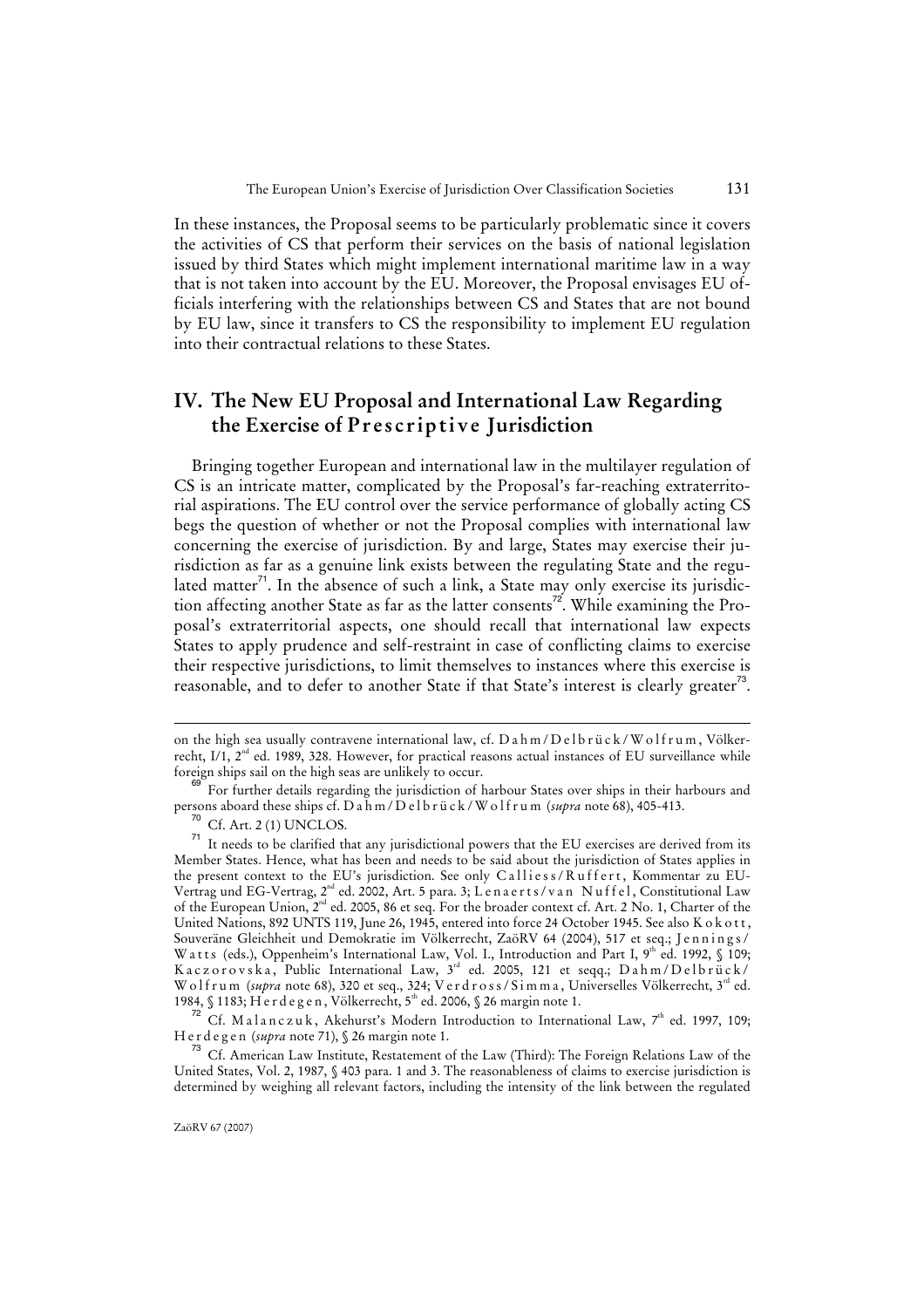Since international maritime law does not contain any explicit authorization for the unilateral implementation of its objectives, the EU needs to comply with the general requirement of a genuine  $\lim_{x \to 0} \frac{1}{x}$ . As the Proposal's most questionable legal issue is its extension to the supervision of services provided by foreign CS with respect to foreign ships in foreign harbours, this scenario can be used as a yardstick for the required compliance.

# **1. Justification on the Basis of the Territorial Principle**

As a general rule, the territory can provide a genuine link between a regulator and a regulated matter<sup>75</sup>: Within its own territory, a State can regulate the conduct of all physically present natural and legal persons, regardless of their nationality. The territorial principle also justifies the exercise of jurisdiction in cases in which a conduct outside a State's territory has or is intended to have a substantial effect within<sup>76</sup>. As far as the exercise of jurisdiction is based upon such effects, a State should only claim jurisdiction if the presumed effect is direct, foreseeable and substantial $^7$ . For the present context, the territorial principle needs to be seen in the light of Art. 2 UNCLOS which extends the territorial sovereignty of coastal States, subject to UNCLOS and other rules of international law, to an adjacent belt of sea, described as the territorial sea. Furthermore, Art. 56 para. 1 (a) UNCLOS bestows upon coastal States within their respective exclusive economic zones, among others, "sovereign rights for the purpose of exploring and exploiting, conserving and managing the natural resources, whether living or non-living, of the waters superjacent to the sea-bed and of the sea-bed and its subsoil". In international maritime law, the territorial principle has been applied by the WTO Appellate Body in the *Shrimp* Case where a sufficient nexus to justify the exercise of the United States' prescriptive jurisdiction has been affirmed although the genuine link had in

matter and the regulating state, the circumstances and expectations of the States and persons affected, traditions of the international system, etc., see ibid., § 403 para. 2.

At any rate, it is doubtful whether the EU could derive any entitlements from IMO law since it is neither an IMO Member State nor explicitly addressed in IMO law. Cf. however Art. 3 para. 1 of the Proposal which relies on the IMO Member States' responsibilities and obligations pertaining to the appropriate enforcement of international maritime conventions. See also the Explanatory Memorandum to the Proposal (*supra* note 3), 3 and 9 *lit*. g.

B r o w n l i e, Principles of Public International Law, 6<sup>th</sup> ed. 2003, 299; W a l l a c e, International Law,  $5<sup>th</sup>$  ed. 2005, 117; see also B e r g e , Criminal Jurisdiction and the Territorial Principle, Michigan Law Review 30 (1931), 238, 254; Kegel/Seidl-Hohenveldern, Zum Territorialitätsprinzip im internationalen öffentlichen Recht, in Konflikt und Ordnung – Festschrift für Murad Ferid zum 70. Geburtstag, 1978, 233 et seq.

<sup>76</sup> *S.S. Lotus* Case (*France v. Turkey*), PCIJ Series A, 1927, No. 10 [1927], 18 et seq.

<sup>77</sup> American Law Institute, (*supra* note 73), para. 403; the Restatement is widely perceived as an authority indicating and concretising the rules of public international law, see McCaffrey, The Restatement's Treatment of Sources and Evidence of International Law, in: Norton (ed.), Commentaries on the Restatement (Third) of the Foreign Relations Law of the United States, 1992, 2.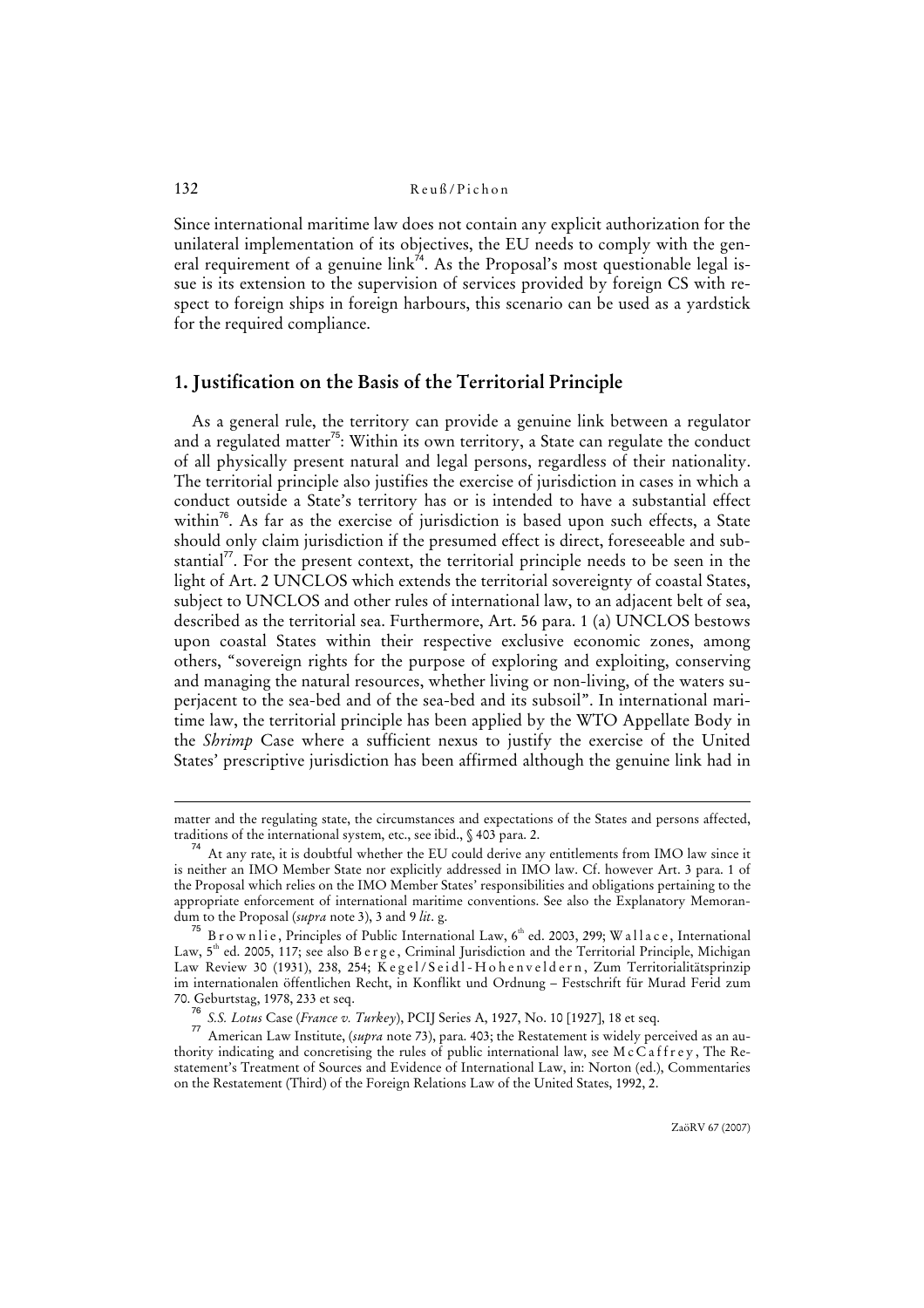this case been the mere possibility that sea turtle, whose protection the controversial U.S. legislation aimed at, migrate to waters subject to U.S. jurisdiction<sup>78</sup>.

To the extent that the Proposal lays down the rules for EU surveillance measures in foreign harbours or waters subject to foreign jurisdiction, it seems counterintuitive to base any claims to exercise prescriptive jurisdiction on the territorial principle. Nevertheless, the EU Commission apparently wishes to rely on this basis since it argues that ship surveys could have an impact on the territory of EU Member States, regardless where they have taken place, once the certified ships sail through EU waters<sup>79</sup>. Yet the fact that any ship might end up sailing through EU waters creates but a tenuous link between the service performance of the CS that has certified the ship and the EU territory. As regards the Directive on CS, it should be emphasized that the required nexus is not between the ship survey and the ship's possible location at some uncertain point in the future, but rather between the surveillance of persons performing ship surveys and the ship's possible location at some later stage. This nexus is even weaker than the tenuous one in the above cited *Shrimp* Case and hardly meets the relevant triple test required by international law, i.e. that the presumed effect on the territory of the prescribing State be direct, foreseeable and substantial<sup>80</sup>. Hence, in the present context the territorial principle cannot justify the EU's exercise of prescriptive jurisdiction.

## **2. Justification on the Basis of the Nationality Principle**

Nationality constitutes a further, equally well established genuine link with the potential to provide a sufficient connection between the regulation and the regu-

<sup>78</sup> WTO/DS58/AB/R, *United States – Import Prohibition of Certain Shrimp and Shrimp Products*, Report of the Appellate Body, 12 October 1998, para. 133: "The sea turtle species here at stake, i.e., covered by Section 609, are all known to occur in waters over which the United States exercises jurisdiction [Footnote omitted]. Of course, it is not claimed that *all* populations of these species migrate to, or traverse, at one time or another, waters subject to United States jurisdiction. Neither the appellant nor any of the appellees claims any rights of exclusive ownership over the sea turtles, at least not while they are swimming freely in their natural habitat – the oceans. We do not pass upon the question of whether there is an implied jurisdictional limitation in Article XX(g), and if so, the nature or extent of that limitation. We note only that in the specific circumstances of the case before us, there is a sufficient nexus between the migratory and endangered marine populations involved and the United States for purposes of Article XX(g)."

In this vein, the Commission reasons that the same strict standards should apply to ships flying the flag of a third country as to ships flying the flags of EU Member States "since both sail in Community waters", see Explanatory Memorandum to the Proposal (*supra* note 3), 7.

<sup>80</sup> Cf. *supra* note 73. For an application of these criteria in judicial practice see District Court at the Hague Judgment in *Compagnie Européenne des pétroles S.A. v. Sensor Nederland B.V.*, in 1982, ILM 22 (1983), 66 et seqq. The Court held that an effect resulting from a controversial transaction that had taken place outside the territory of the state claiming jurisdiction between persons who were not nationals of that state was not direct (para. 7.3.4.).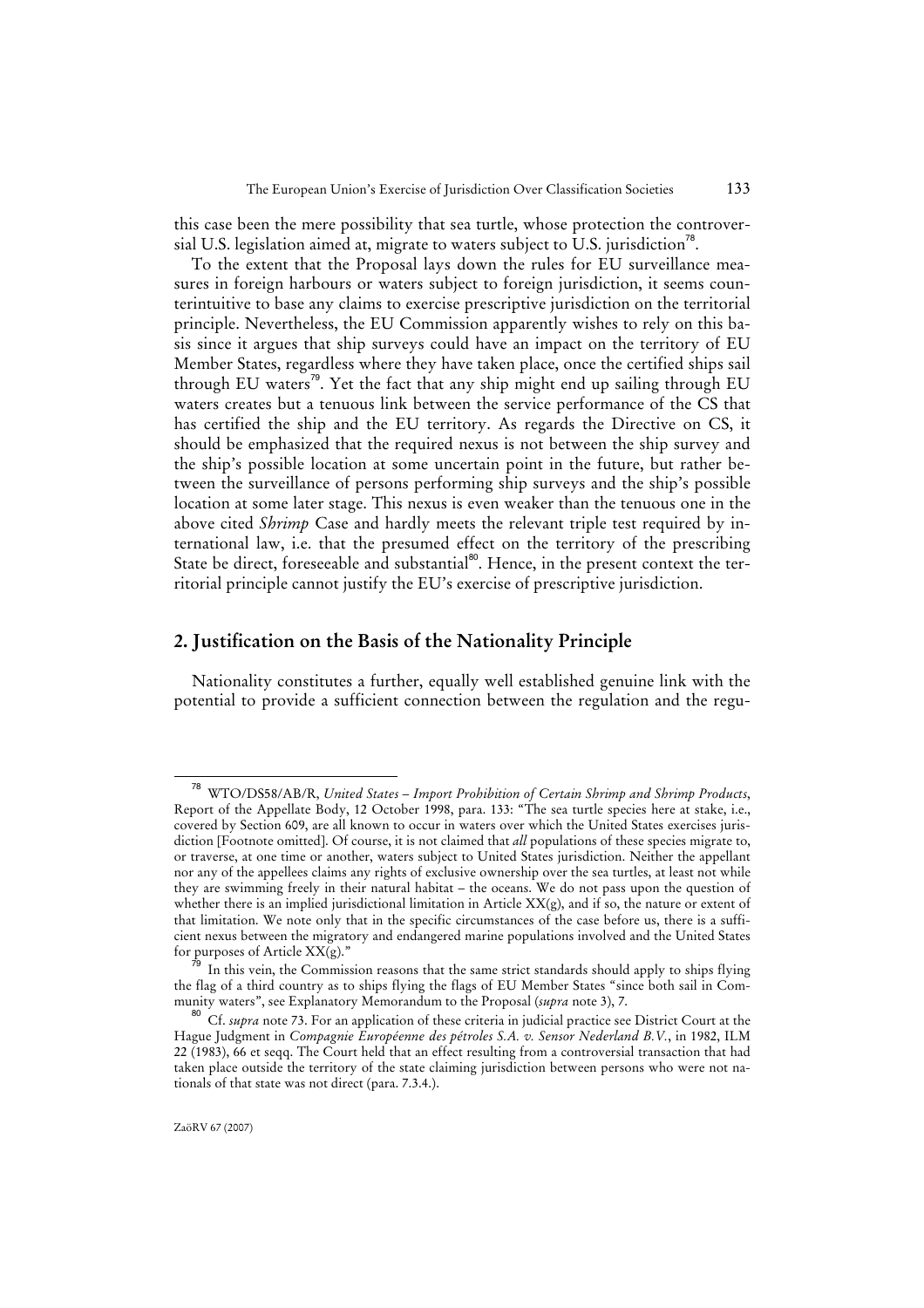lated matter $^{81}$ . The exercise of jurisdiction on the basis of the nationality principle extends to ships flying the flag of the respective state<sup>82</sup>. Art. 91 UNCLOS provides that States may define the conditions for the grant of nationality to ships and requires a genuine link between the respective States and ships. As the jurisdiction over nationals refers equally to legal persons the determination of their nationality is of utmost relevance. As a general rule, national law brings legal persons into existence and thus establishes their nationality $^{83}$ . On the other hand, the jurisdiction over legal persons is only uncontroversial as far as they are incorporated under the laws of a certain State, their shareholders are (predominantly) nationals of that State, and the principal place of management and control is situated within that State. Conversely, there is no conclusive agreement on the question which of the named criteria create by themselves a sufficient link between a legal person and a certain State<sup>84</sup>. In actual State practice, the State in which a legal person's effective seat is located and the State in which the legal person is legally incorporated are both acknowledged as States bestowing nationality upon legal persons<sup>85</sup>, although this may obviously lead to conflicts and does not exclude the acceptance of further genuine links between legal persons and specific States bestowing nationality upon them<sup>86</sup>. Once a legal person's nationality is determined, numerous details regarding the extension of jurisdiction to their foreign subsidiary companies remain controversial<sup>87</sup>. Concerns have been voiced that, with a view to the legitimate exercise of jurisdiction, foreign subsidiary companies can not be considered as having the na-

<sup>&</sup>lt;sup>81</sup> Herdegen (*supra* note 71), § 26 margin note 9; K o k o t t / D o e h r i n g / B u e r g e n t h a l (su*pra* note 13), margin note 334; W all a c e (*supra* note 75), 117; V e r d r o s s / S i m m a (*supra* note 71), § 1184.

<sup>82</sup> Cf. Dahm/Delbrück/Wolfrum (*supra* note 68), 436 note 49; K okott/Doehring/ Buergenthal (*supra* note 13), margin note 339.

<sup>83</sup> Fatouros*,* National Legal Persons in International Law, in: Bernhardt (ed.), Encyclopedia of Public International Law, Vol. III, 1997, 495 et seqq. Cf. also District Court at the Hague Judgment in *Compagnie Européenne des pétroles S.A. v. Sensor Nederland B.V.* (*supra* note 80), 66 et seqq., para.  $7.2.84$ 

Cf. for further details, Orrego Vicuña, International Dispute Settlement in an Evolving Global Society, 2004, 40. Cf. District Court at the Hague Judgment in *Compagnie Européenne des pétroles S.A. v. Sensor Nederland B.V.* (*supra* note 80), 66 et seqq., para. 7.3.2. which holds that the nationality of the natural persons owning or controlling a legal person cannot justify a state's jurisdiction over the latter.

<sup>85</sup> See H a i l b r o n n e r , Der Staat und der Einzelne als Völkerrechtssubjekte, in: Vitzthum (*supra* note 13), 187; K o k o t t / D o e h r i n g / B u e r g e n t h a l (supra note 13), margin note 338. See also *Case Concerning the Barcelona Traction, Light and Power Company, Limited,* Judgment of 5 February 1970, ICJ Rep. 1970, 4 et seq. which concerns the right of a State to protect shareholders of its nationality in a foreign corporation and recognizes the individuals' right to diplomatic protection in respect of the legal person's State of incorporation and the State where the legal person's registered office is located.

<sup>&</sup>lt;sup>86</sup> Fatouros (*supra* note 83). For further details see D a h m / D e l b r ü c k / W o l f r u m , Völkerrecht, I/2, 2<sup>nd</sup> ed. 2002, 102 et seq.

<sup>87</sup> Fatouros (*supra* note 83).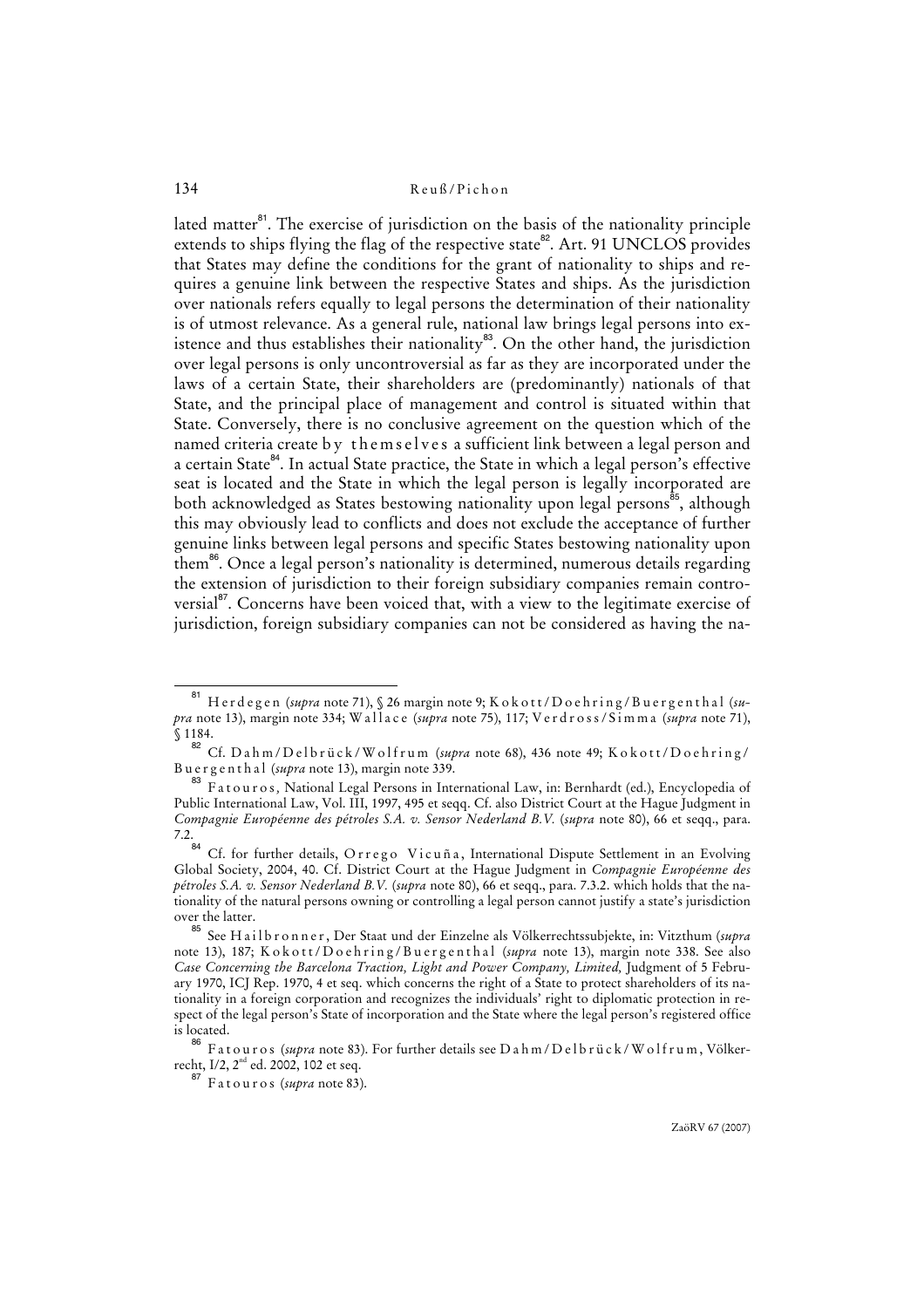tionality of their parent entities<sup>88</sup>.

As far as the Proposal addresses CS regardless of the complex design of their international corporate structure as indivisible entities that are either totally within or outside the EU system of recognition, it treats them as persons falling under EU jurisdiction as if they were nationals. As has been pointed out, international case law and doctrine are rather reluctant simply to conceive foreign subsidiaries as nationals of the State where their parent corporation is located. In fact, the nationality principle rather contradicts EU claims to exercise prescriptive jurisdiction over CS that are independently incorporated as legal persons under the law of another State which grants them its nationality.

# **3. Justification on the Basis of the Protective Principle**

According to the protective principle – another foundation that can establish a sufficient link between governmental regulation and regulated matters – a State can exercise its jurisdiction even over foreigners and beyond its territory if thereby defending security or other public interests<sup>89</sup>. This principle acknowledges the need of States to protect their own governmental functions<sup>90</sup>. However, not every State interest is sufficient to warrant the reference to this principle. Interests of equal weight to national security are required<sup>91</sup>. In the present case, the Proposal's purpose to enhance marine safety does not amount to this weight. The modalities of the control of the service performance of foreign CS regarding foreign ships do not adversely affect any governmental functions of the EU. As a consequence, the protective principle does not provide a basis for the exercise of prescriptive jurisdiction envisaged by the Proposal.

# **4. Justification on the Basis of the Universality Principle**

The Proposal's extraterritorial exercise of prescriptive jurisdiction could possibly rely on the universality principle. In general, the universality principle allows States to exercise jurisdiction for the defence of legal values that the international community considers to be particularly worthy of protection<sup>92</sup>. Such values can re-

<sup>88</sup> Herdegen (*supra* note 71), § 26 margin note 10, who cautions against an extensive interpretation of the nationality principle in this context; cf. the District Court at the Hague Judgment in *Compagnie Européenne des pétroles S.A. v. Sensor Nederland B.V.* (*supra* note 80), 66 et seqq. which disregarded the foreign nationality of the parent entity of a locally incorporated legal person.

<sup>89</sup> Dahm/Delbrück/Wolfrum (*supra* note 68), 321.

<sup>90</sup> O x m a n , Jurisdiction of States, in: Bernhardt (note 83) 55 et seqq., 58.

<sup>91</sup> M a l a n c z u k (note 72), 111. Further examples can be found at O x m a n (*supra* note 90), and at District Court at the Hague Judgment in *Compagnie Européenne des pétroles S.A. v. Sensor Nederland B.V.* (*supra* note 80), 66 et seqq., para. 7.3.3.

<sup>92</sup> Cf. the formulation of the universality principle at  $D$  a h m /  $D$  e l b r ü c k / W o l f r u m, Völkerrecht, I/3, 2<sup>nd</sup> ed. 2002, 999; C a s s e s e, International Law, 2<sup>nd</sup> ed. 2005, 451 et seq.; K o k o t t / D o e h -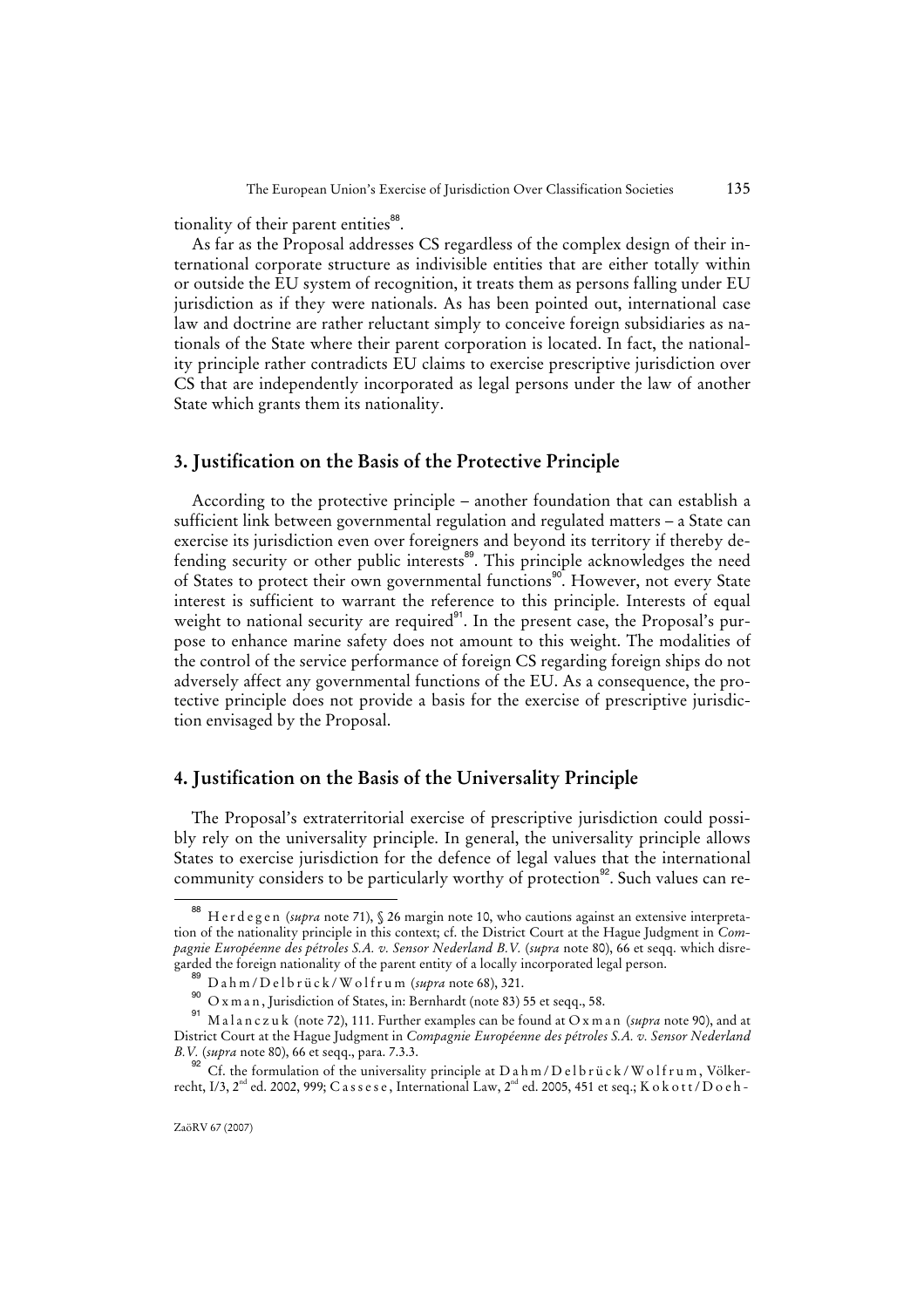sult from the identification of international community interests, which are public goods so fundamental in nature that they are of immediate concern to all States<sup>33</sup>. Hence, the Proposal was possibly justified if the EU claimed rightfully that the Proposal defends international community interests.

# **a. The Protection of the Marine Environment as an International Community Interest**

The protection of the natural environment has been widely acknowledged as an international community interest<sup>94</sup>. In fact, international environmental law is one of the areas where the international community has first asserted the legal significance of international community interests. At present, numerous international treaties refer to natural resources as global "common goods" or "common concerns of mankind"<sup>95</sup>. Such references corroborate the exceptional interest that international law attributes to the protection of the natural environment. There already exist precedents in international case law that illustrate the broad consensus regarding the qualification of environmental protection as an international community interest<sup>96</sup>. WTO panels have concluded that "the objective of sustainable development, which includes the protection and preservation of the environment,

<sup>94</sup> See S a n d s, Principles of International Environmental Law,  $2^{nd}$  ed. 2003, 188-189 with further references; see also Brunée, "Common Interests" - Echoes from an Empty Shell? Some Thoughts on Common Interest and International Environmental Law, ZaöRV 49 (1989), 791, 807.

ring/Buergenthal (*supra* note 13), margin note 326. As a basis for jurisdiction, the universality principle has been most frequently invoked when the international community interest to prevent particularly offensive acts constituting international crimes has been at stake, cf. W a l l a c e (*supra* note 75), 121 et seqq. Cf. (with respect to piracy) Art. 19 of the 1958 Geneva Convention on the High Seas, 29 April 1958, 450 UNTS 82, and Art. 105 UNCLOS.

 $^{93}$  Terminological discussions are in progress. Terms in use are "common interests", "global commons", "common concerns of mankind", "common heritage of mankind", and others. All these concepts are closely related and coincide sufficiently to use within the present discussion the term "international community interests" for their designation. Cf. Feichtner, Community Interest, in: Wolfrum (ed.), Max Planck Encyclopedia of Public International Law (awaiting publication). See also B e y e r l i n, State Community Interests and Institution-Building in International Environmental Law, ZaöRV 56 (1996), 602, 606.

<sup>95</sup> Among these are the United Nations Framework Convention on Climate Change, ILM 31 (1992), 849, 9 May 1992, entered into force 21 March 1994; the Vienna Convention for the Protection of the Ozone Layer, ILM 26 (1987), 1529, 22 March 1985, entered into force 22 September 1988; and the Convention on Biological Diversity, ILM 31 (1992), 818, 5 June 1992, entered into force 29 December 1993.

<sup>&</sup>lt;sup>96</sup> Cf. e.g. the so called F4 Panel of the United Nations Compensation Commission (UNCC) which reviewed environmental and public health claims resulting from Iraq's invasion and occupation of Kuwait in 1990/1991. The Panel held that the protection and conservation of the environment is a common concern that entails State obligations towards the international community, Panel Reports F4/3(2003), 18 December 2003, paras. 42-43; F4/4/II(2004), 9 December 2004, para. 38; F4/5(2005), 30 June 2005, paras. 40-41, all reports available at <http://www2.unog.ch/uncc/reports.htm#\_F4> (last visited on 6 February 2007); see in detail S a n d , Compensation for Environmental Damage from the 1991 Gulf War, Environmental Policy and Law, 35/6 (2005), 244-249.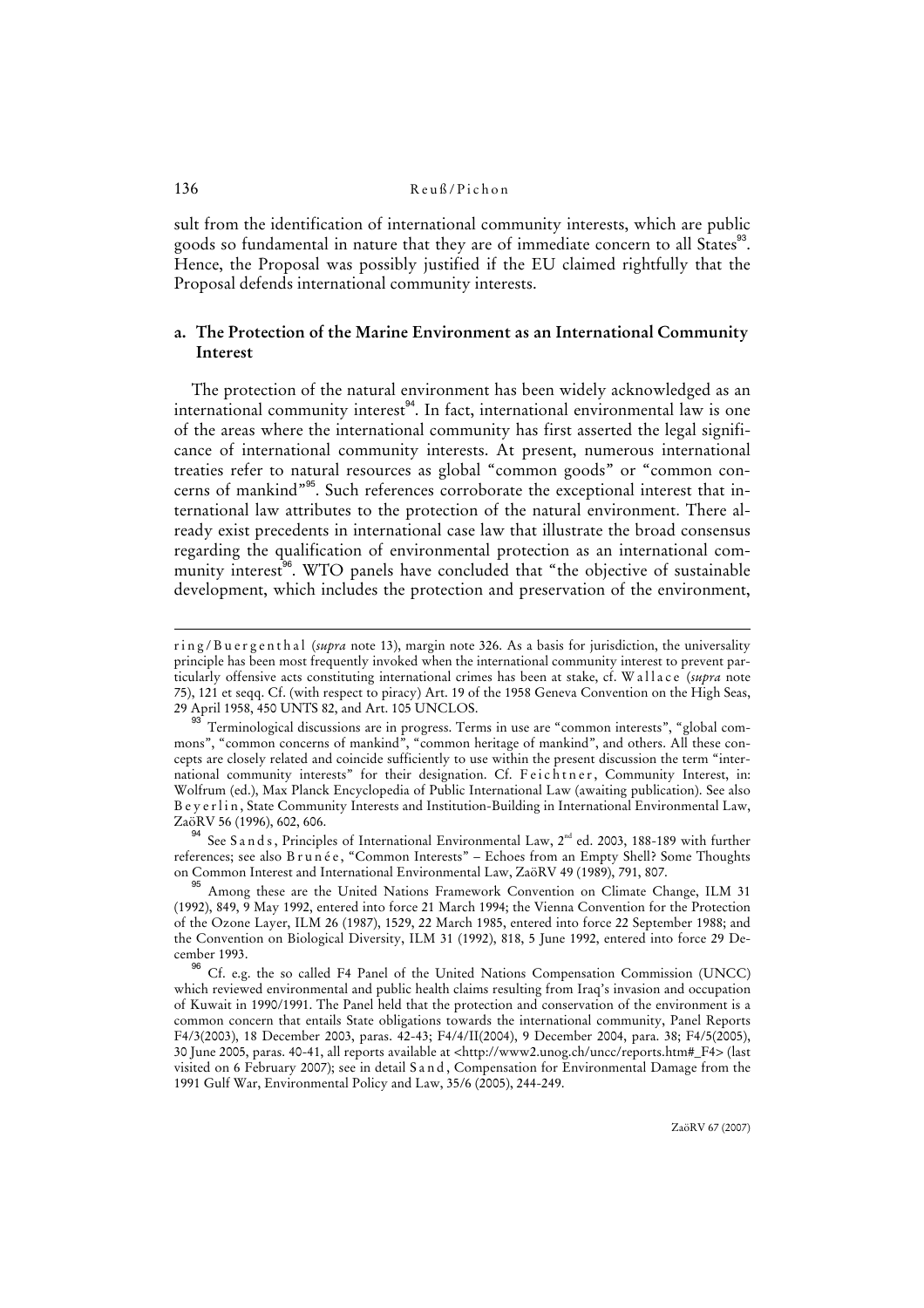has been widely recognized by the contracting parties to the General Agreement"<sup>97</sup> and that "[provisions of the GATT] must be read by a treaty interpreter in the light of contemporary concerns of the community of nations about the protection and conservation of the environment"<sup>98</sup>. All these legal developments reflect the necessity that "[i]nternational law must bridge the discrepancy between ecological unity and administrative separation"<sup>99</sup>.More particularly, international law protects the marine environment<sup>100</sup>. According to Art. 192 UNCLOS "States have the obligation to protect and preserve the marine environment". This provision is widely seen as an obligation owed to the international community as a whole $101$ . The importance assigned to the protection of the marine environment is reinforced by Art. 290 (1) UNCLOS. This provision defines the prevention of serious harm to the marine environment as an objective that justifies the prescription of provisional measures by the competent court or tribunal<sup>102</sup>. Arts. 61 and 62 UNCLOS specify rights and duties of States in their exclusive economic zones concerning the conservation of living resources. Agenda 21 repeatedly refers to "natural resources" and goes into detailed statements about "marine living resources"<sup>103</sup>. The international community's initiatives to criminalize the pollution of the marine environment<sup>104</sup>, highlight the exceptional value that States ascribe to its protection. The international criminalization of marine pollution will clearly influence the States' jurisdictions to adjudicate and to enforce. In the interim, the legal obligations resulting from the inclusion of marine preservation among the international

<sup>97</sup> WTO *United States – Restrictions on Imports of Tuna*, Report of the Panel (DS29/R), 16 June 1994, 50, para. 5.42.

<sup>98</sup> WTO/DS58/AB/R, *United States – Import Prohibition of Certain Shrimp and Shrimp Products*, Report of the Appellate Body, 12 October 1998, para. 129.

B r u n é e (note 94), 791, 795.

<sup>100</sup> For a survey cf. W o l f r u m (*supra* note 15), 150 et seq.

<sup>&</sup>lt;sup>101</sup> See only Durner, Common Goods, Statusprinzipien von Umweltgütern im Völkerrecht, 12<sup>th</sup> ed. 2001, 142 et seq. with further references.

<sup>102</sup> Cf. B e n z i n g, Community Interests in the Procedure of International Courts and Tribunals, The Law and Practice of International Courts and Tribunals 5 (2006), 369, 381 et seqq., 407; W e c k e l , Les premières applications de l'article 290 de la Convention sur le droit de la mer relative à la prescription de mesures conservatoires, 109 RGDIP (2005), 829 et seq.

Adopted by the United Nations Conference on Environment and Development, 14 June 1992, UN Doc. A/CONF. 151/26/Rev.1. See, for example, para. 17.70, et seqq.

<sup>104</sup> Thus the ILC in its work on State Responsibility treated as an international crime "a serious breach of an international obligation of essential importance for the safeguarding of the human environment such as those prohibiting massive pollution of the atmosphere or the sea" (Art. 19(3)(d) of the Draft Articles on State Responsibility, Yearbook of the ILC, Vol. II, Part Two, 1976, 95 et seq.; in Art. 26 of its work on the Draft Code of Crimes against the Peace and Security of Mankind the ILC treated wilful and severe damage to the environment as a crime against peace and security of mankind, see Report of the ILC on the Work of its Forty-Seventh Session, Doc. A/50/10, 30 margin notes 119-121, available at <http://untreaty.un.org/ilc/documentation/english/A\_50\_10.pdf> (last visited on 6 February 2007). Even though this crime had not been included in the Rome Statute (ILM 37 [1998], 999) as a crime *per se*, Art. 8(2)(b)(iv) of the Rome Statute deems "widespread, long-term and severe damage to the natural environment which would be clearly excessive in relation to the concrete and direct overall military advantage anticipated" a war crime.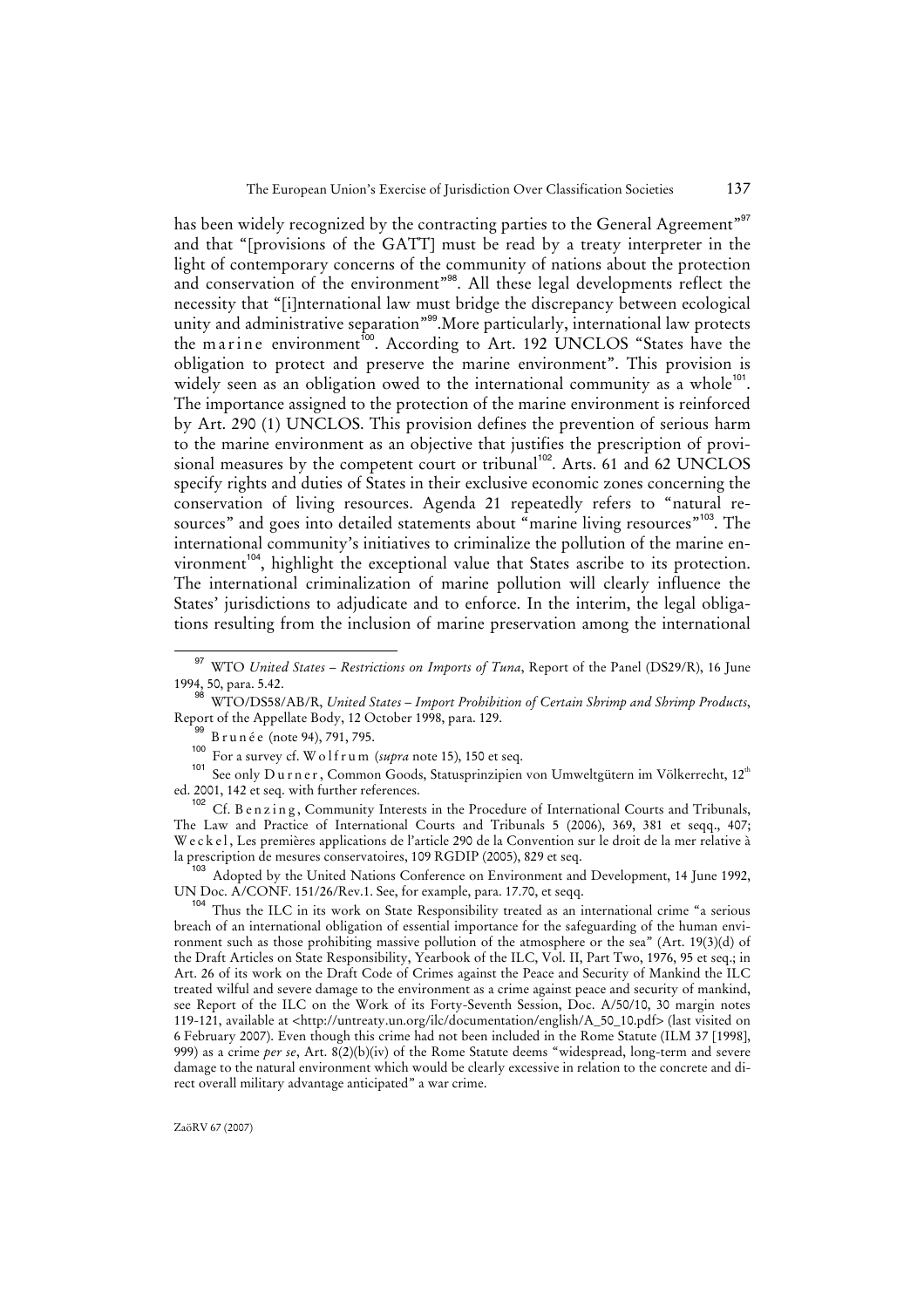community interests must be made operational. In this context, the duty to prevent damage can be perceived as a reasonable corollary<sup>105</sup>. The implications for the States' exercise of prescriptive jurisdiction will deserve further study.

# **b. The EU's Prescriptive Jurisdiction to Defend International Community Interests**

The legal consequences resulting from the positive acknowledgment of an international community interest have not yet been worked out in detail. Nonetheless, certain legal consequences can already be determined. States are expected to cooperate for the promotion of international community interests and to exercise their sovereign rights in a way which furthers them<sup>106</sup>. Besides, States can no longer rely on the argument of lacking reciprocity for the defence of their own noncompliance<sup>107</sup>. State practices which hitherto could have been refused as interventions can become legitimate<sup>108</sup>. As far as institutionalized international proceedings for the protection of the respective international community interest are available, all States have standing to seek enforcement<sup>109</sup>. While these consequences resulting from the incorporation of international community interests into the international legal order still lack corroboration, the specific impact on the jurisdiction of States is even less established. Thus far, there exists no treaty, customary or case law that would clearly indicate that the incorporation of international community interests transfers an additional basis for jurisdiction to States. If such incorporation was to imply a tacit broadening of the jurisdiction of individual States, conflicts of jurisdiction might abound. A further undesirable consequence might be unilateral State attempts to define the implementation policies for other States. Conflicts between incompatible implementation strategies would be unavoidable. Moreover, the unilateral exercise of prescriptive jurisdiction would rather be at odds with State obligations to cooperate in the area of furthering the realization of international community interests. It could also be argued that the "soft law" character of certain instruments establishing international community interests contradicts the presumption that the right to implement them globally is bestowed upon individual States or even groups of States. Soft law can hardly authorize the legislative intrusion on

<sup>&</sup>lt;sup>105</sup> Cf. the discussion of "Vorsorgepflichten" at H o h m a n n, Präventive Rechtspflichten und -prinzipien des modernen Umweltvölkerrechts, 1992, 249.

<sup>&</sup>lt;sup>106</sup> Cf., with specific reference to environmental interests, B e y e r l i n (*supra* note 93), 607.

H o h m a n n (*supra* note 105), 243 et seq.

<sup>108</sup> Cf. the contributions in Jäckel (ed.), Ist das Prinzip der Nichteinmischung überholt?, 1995; B e y e r l i n, Die humanitäre Aktion zur Gewährleistung des Mindeststandards in nicht internationalen Konflikten, 1975; Lillich, Forcible Self-Help by States to Protect Human Rights, Iowa Law Review 15 (1969), 205.

<sup>109</sup> Benzing (*supra* note 102), 389 et seq. Cf. Wolfrum, International Environmental Law: Purposes, Principles and Means of Ensuring Compliance, in: Morrison/Wolfrum (eds.), International, Regional and National Environmental Law, 2000, 3, 14; M a r t in - B i d o u, Le principe de précaution en droit international de l'environnement, RGDIP 103 (1999), 631, 655.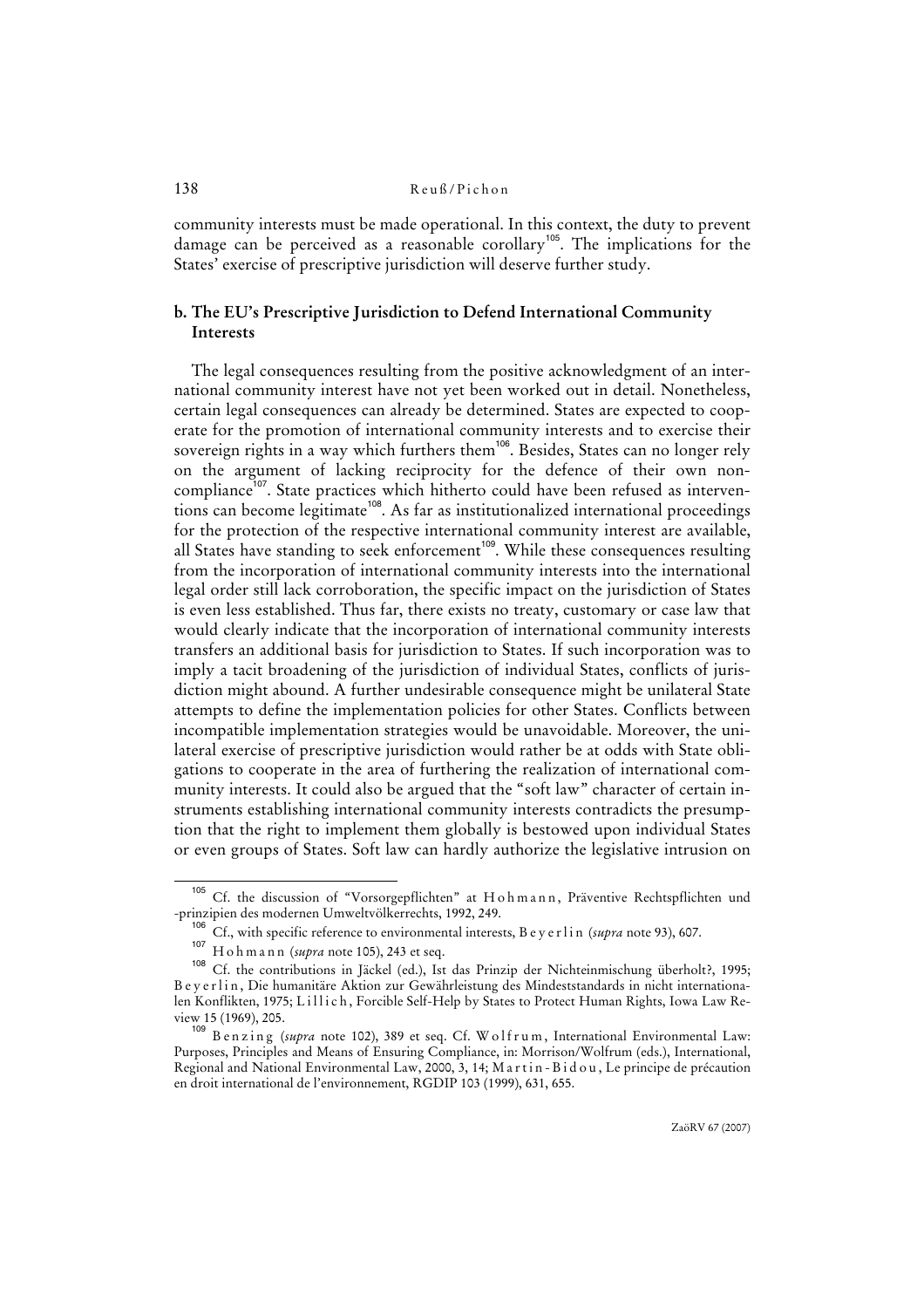the turf of other States that have not implemented it, or merely have not implemented it in a way that satisfies the expectations held by legislating State. On the other hand, as State obligations to safeguard international community interests are not related to the States' geographic situation, the States' prescriptive jurisdiction in this field can certainly not be determined on the basis of a traditional formulation of the territorial principle<sup>110</sup>. Equally unsatisfying would be attempts to restrain the protection of international community interests to measures linked to the nationality of persons involved. In fact, the reliance on a personal link would render the reference to international community interests superfluous<sup>111</sup>. Apart from that, one has to keep in mind that the mandate of international institutions to enforce international community interests is limited and the character of the international legal order remains, by and large, decentralized<sup>112</sup>. In the light of this observation, individual States (or regional international organizations) will most likely continue to act on behalf of the international community as a whole and assume the responsibility to implement international community interests<sup>113</sup>. If international community interests are to be realized at all such unilateral efforts might, for the time being, seem inevitable $114$ .

### **c. The EU's Prescriptive Jurisdiction to Defend the Protection of the Marine Environment Through the Surveillance of CS**

Whereas it is unquestionable that the EU is legally bound to protect the marine environment which is widely recognized as an international community interest, the concrete foundation of prescriptive jurisdiction for the surveillance of CS on the defence of international community interests might still face substantive objec-

<sup>110</sup> Cf. § 70 "Einschränkungen der Gebietshoheit unter dem Gesichtspunkt des internationalen Umweltschutzrechtes", in: Dahm/Delbrück/Wolfrum (*supra* note 68), 441-452.

<sup>111</sup> Cf. WTO *United States – Restrictions on Imports of Tuna*, Report of the Panel (DS29/R), 16 June 1994, 50, para. 5.17: "The Panel further observed that, under general international law, States are not in principle barred from r e gulating the conduct of their nationals with respect to persons, animals, plants and natural resources outside of their territory. Nor are States barred, in principle, from regulating the conduct of vessels having their nationality, or any persons on these vessels, with respect to persons, animals, plants and natural resources outside their territory. A state may in particular regulate the conduct of its fishermen or of vessels having its nationality or any fishermen on these vessels, with respect to fish located in the high seas". (Emphasis added.)

<sup>112</sup> Cf. B e n z i n g (*supra* note 102) 372 et seq.

<sup>&</sup>lt;sup>113</sup> Cf. F e i c h t n e r (*supra* note 93), and B e n z i n g, (*supra* note 102).

It should be recalled that, with respect to enforcement measures, an acknowledgement of individual States' right to unilaterally implement international community interests – as perceived by these States – could open Pandora's Box. Accordingly, unilateral attempts do not cease to provoke widespread criticism among international legal scholars, cf. in regard to the military actions taken by NATO forces against Yugoslavia in 1999 only R a n d e l z h o f e r, in: Simma et al. (eds.), The Charter of the United Nations, Vol. I, 2<sup>nd</sup> ed. 2002, Article 2(4) para. 56 with further references; and in regard to the war against Iraq in 2003; B r u h a , Irak-Krieg und Vereinte Nationen, AVR 41 (2003), 295, 296 et seq. and A m b o s / A r n o l d, Der Irak-Krieg und das Völkerrecht, 2004, 217-414.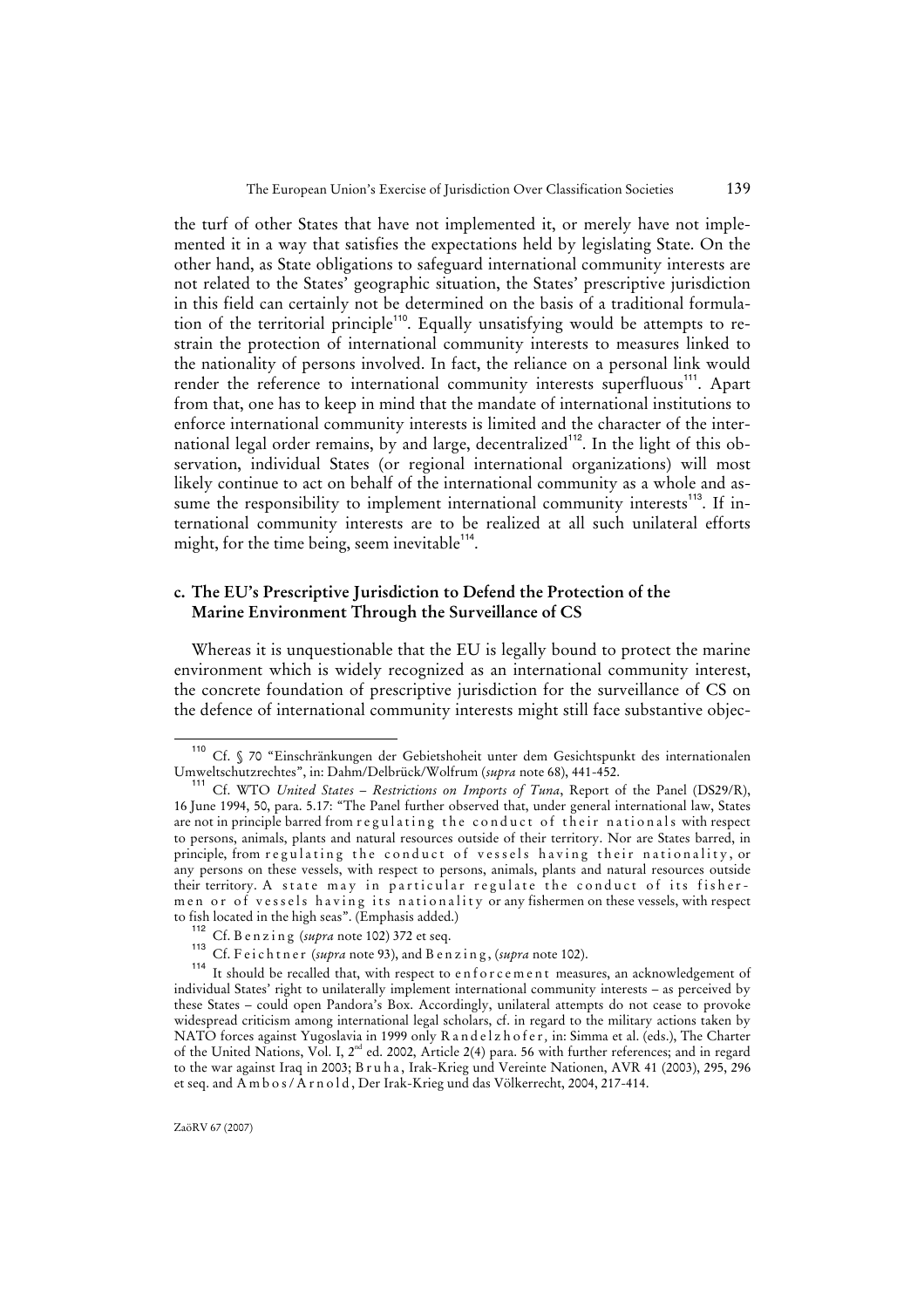tions. Firstly, the surveillance of CS serves the purpose of protecting the marine environment only indirectly. The empirical assumptions underpinning the Proposal – i.e. that ships will become safer, have fewer accidents, and cause less pollution, if the EU tightens its supervision of CS – are far from compelling. One might even argue that the EU approach does not enhance ship safety, but rather drives EU-based CS out of the market and leaves the performance of classification and certification services to foreign CS beyond EU control. In that case, the Proposal could from an environmentalist point of view even backfire. Secondly, up till now international community interests have not yet crystallized into uncontroversial bases for the exercise of prescriptive jurisdiction. In view of the current state of the evolving law, the defence of international community interests might already support EU claims to exercise its prescriptive jurisdiction, but the reliance on this argument alone might not be sufficient to prevail over the international legal principle that States should exercise self-restraint in case of conflicting jurisdictions.

# **5. The EU's Prescriptive Jurisdiction for the Granting of Legal Advantages**

Leaving the different international legal bases for the EU's exercise of prescriptive jurisdiction behind, a further consideration comes into play: As far as the granting of preferential treatment or any other legal advantages is concerned, the States' jurisdiction to prescribe reaches considerably further than in the case of prohibitions or compulsory regulations<sup>115</sup>. The Proposal's controversial provisions refer to legal advantages granted by the EU. Strictly speaking, CS are not obliged to seek EU recognition, hence the conditions that the Proposal expects the CS to meet are not mandatory. This finding applies to all CS, wherever they are based, however their international corporate structures are designed, and whether the CS' contracts with third States or with private individuals originating from these States are at stake. Only if and as far as CS seek recognition by the EU, they would find themselves and all their subsidiary companies subject to EU legislation that requires them to negotiate with all of their clients the right of access of supervising EU officials to the ships they certify. To put it succinctly: The EU legislation offers CS to make them part of the "EU public service": It grants them the legal advantage to exercise public functions on behalf of the EU and its Member States. The rights going along with this special status are only transferred if the CS submit to certain conditions. Hence, misgivings about an excessive use of the EU's prescriptive jurisdiction that may have remained from its exclusive foundation on the defence of international community interests are overcome by the additional consideration that the EU Proposal concerns the granting of legal advantages.

ZaöRV 67 (2007)

<sup>115</sup> Cf. H e r d e g e n (*supra* note 71), § 26 margin note 3.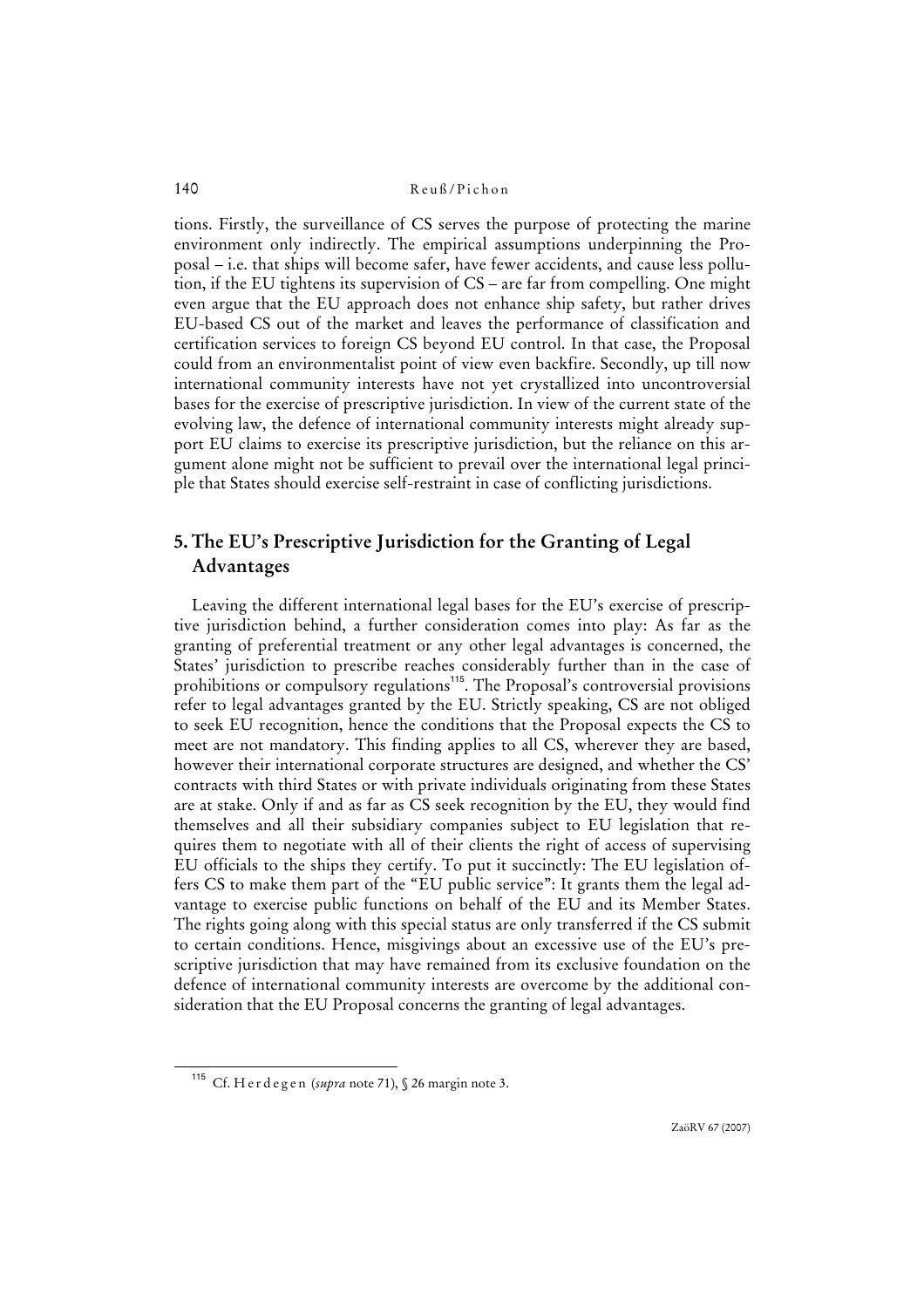# **V. The New EU Proposal and International Law Regarding the Exercise of Enforcement Jurisdiction**

The multilayer regime that CS are subject to reveals its density when it comes to administrative enforcement measures. From an international law perspective, the crucial point here is the Proposal's supposition that other States should tolerate the exercise of enforcement jurisdiction by the EU. On the whole, the legitimacy of the exercise of jurisdiction depends to a large degree on the specific type of jurisdiction. Hence, a legal foundation for the exercise of prescriptive jurisdiction does not necessarily justify the jurisdiction to enforce. Apart from few exceptions, such as in case of consent, international law prohibits States to execute their law outside their own territory<sup>116</sup>.

# **1. The EU's Enforcement Jurisdiction vs. Third States' Jurisdiction Over CS Who Are Their Nationals**

The EU imposes its inspections on CS who are nationals of third States. At a perfunctory glance, this adversely affects the rights of the States who have granted their nationality to the inspected CS. For outside the EU's own territory – be it on the high seas or in foreign harbours – enforcement measures against foreign CS usually exceed the limits defined by international law. But in the situation under scrutiny such doubts can be surmounted: If and as far as EU officials subject foreign CS to administrative measures, this is merely provoked by the fact that the same CS seek recognition from the EU. Figuratively speaking, they appear in their own interest as petitioners in an administrative procedure in front of the EU. In the light of their application for recognition, CS can not rely upon their own third State nationality as an argument for evading EU inspections, nor can the respective States raise this argument.

# **2. The EU's Enforcement Jurisdiction vs. Third States' Flag State Jurisdiction**

Furthermore, EU inspections imply the presence of EU officials aboard foreign ships. This presence has to be studied in the light of the flag State jurisdiction of the States who have granted their nationality to the ships<sup>117</sup>. As a starting point, one ought to recall that the EU does not impose its inspectors on any flag States against their will: The EU Proposal envisages that CS include a consent clause

<sup>116</sup> Cf. D a h m / D e l b r ü c k / W o l f r u m (*supra* note 68), 326 et seqq.

<sup>&</sup>lt;sup>117</sup> The following paragraph has to be read with the caveat that occurrences of EU supervision on the high seas might for practical reasons be exceptional.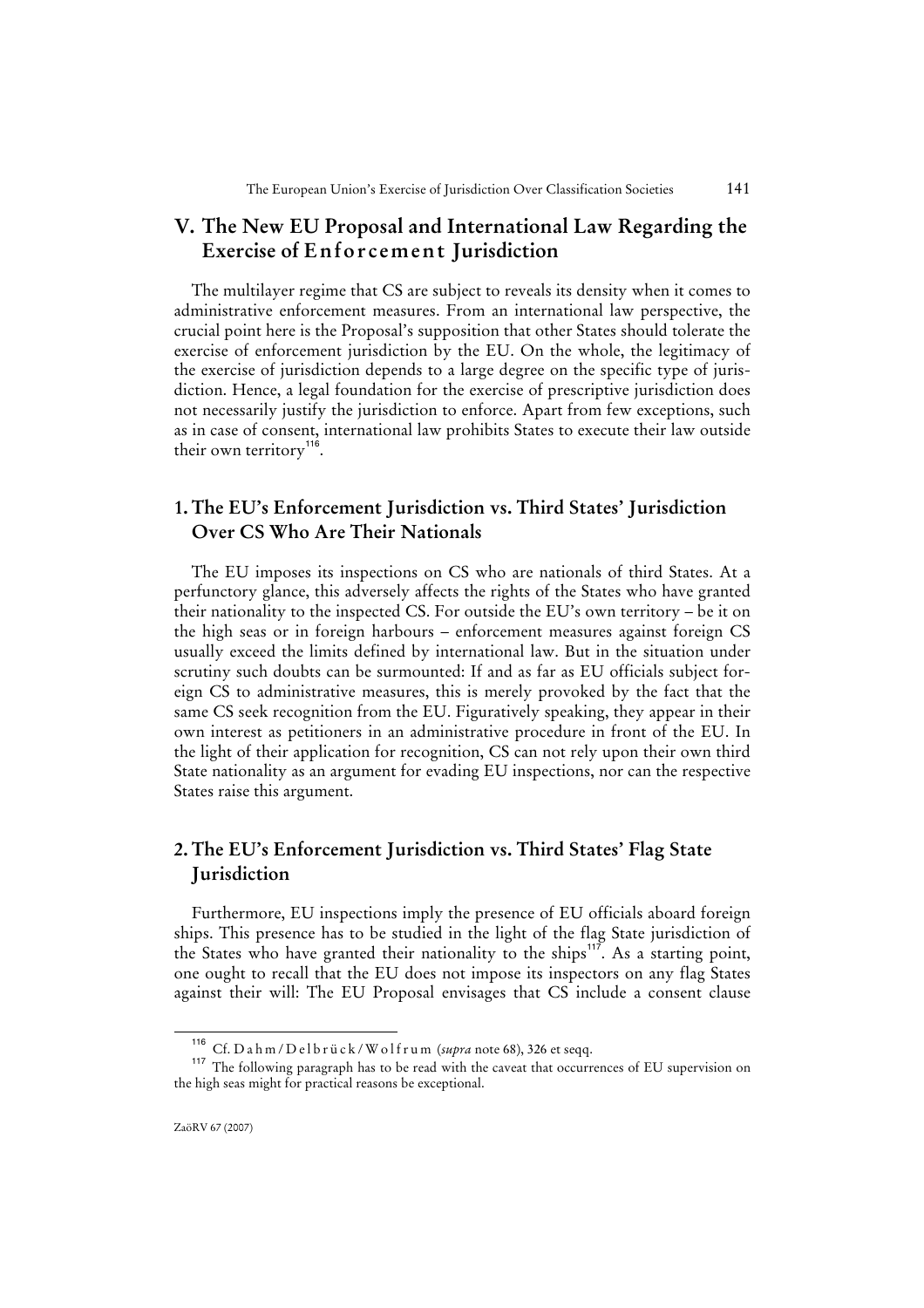within their contracts with third parties<sup>118</sup>. From a formalistic point of view, critics might be startled by the fact that the flag State's consent is expressed within its contract with a non-State actor. Since the determination of rights and duties between the EU and the flag State is at stake, a formal treaty between the two could be required. However, such objections would lack foundation. In international law, the consent of States is not subject to any specific formal requirements<sup>119</sup>. Nor should the voluntariness of the consent be questioned from an economic perspective. Flag States do not depend on EU-recognized CS. The latter have no monopoly; flag States can always have their merchant fleets certified by CS which are exclusively based outside the EU. Hence, flag States are under no coercive economic pressure and at full liberty to give or withhold their consent to EU inspections. Consequently, the enforcement jurisdiction implied by the EU Proposal does not violate the flag state jurisdiction of third States.

Whereas the international legal conflict between the flag State's jurisdiction and the EU's enforcement jurisdiction can be resolved once the flag State submits to the contractual clause enabling EU officials to enter foreign ships, the actual problem for EU-based CS lies in the far more likely scenario that the flag State refuses to accept the controversial clause. The obligation to include such clauses not only adversely affects the CS' freedom to engage in contractual relations at their own volition, but also constitutes a material competitive disadvantage for EU-based CS<sup>120</sup>. Most flag States will prefer to award contracts to CS that are based in countries that do not confront them with the interference by foreign officials. As far as the flag State does not submit to the clause enabling EU-officials to enter its ships, CS can either do business in defiance of EU regulation – and consequently jeopardize their EU recognition – or forgo the opportunity to classify the ship flying the flag of any other States.

# **3. The EU's Enforcement Jurisdiction vs. Third States' Territorial Jurisdiction**

Whereas there is a strong case that the EU's exercise of enforcement jurisdiction does not violate other States' jurisdiction over their nationals – be it persons or ships – there still remains the crucial issue of conflicts with other States' territorial

 $\overline{118}$  Cf. Art. 17 (2) of the Proposal.

<sup>119</sup> None of the Vienna Conventions applies directly to contracts between States or international organizations (here: the EU) and foreign private law persons (here: the respective CS). Art. 3 of the Vienna Convention on the Law of Treaties, however, recognizes even the legal value of international agreements which have not been put in writing. There is therefore no obstacle for the consent being contained within a contract between the consenting State and a third (private) party.

<sup>120</sup> Incidentally, the right to classify and certify ships hailing from EU Member States implied by the EU-recognition does not constitute an economic advantage compensating for the losses that CS suffer through the EU regulation as only a fraction of the world fleet flies the flags of EU Member States.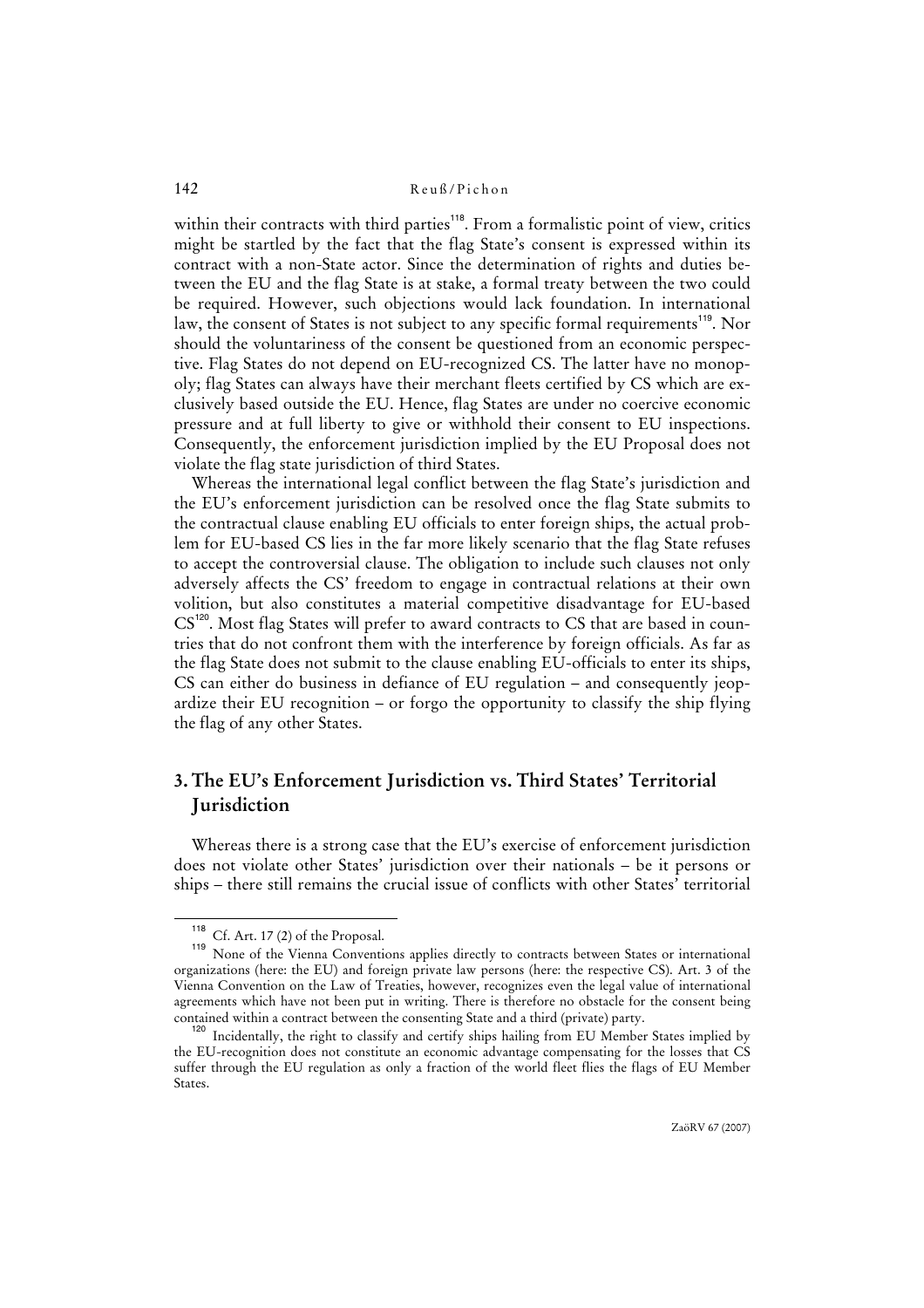jurisdiction. For when EU officials survey the performance of CS with respect to the ships they certify, these ships will presumably be located in harbours. Contrary to older views, international law does not perceive ships as "swimming islands" of their respective flag States. Consequently, the intended EU surveillance of ships located in harbours occurs on the territory of the coastal States to which the harbours belong<sup>121</sup>. The assumption that coastal States should admit EU officials on their territories while these officials perform supervisory functions over CS, thereby exercising sovereign powers derived from the EU, is highly surprising if one recalls that even the coastal States themselves could only exercise their own enforcement jurisdictions with respect to foreign ships passing through their territorial waters in a very limited way<sup>122</sup>. Neither does Art. 218 UNCLOS bestow upon the harbour State enforcement jurisdiction that could be delegated to the EU, since this provision for the prevention of pollution of the marine environment is materially limited to the institution of "proceedings in respect of any discharge from that vessel". So where should the coastal States derive the right to allow EU officials aboard foreign ships, if they may not even send their own officials there? Even with respect to ships flying the flag of the harbour State while they are located in the harbour, the problem remains that the right of access that has possibly been stipulated in the contract between the State (in its capacity as a flag State) and the CS does not necessarily extend to the flag State's territory. The right of access aboard a certain ship does not *per se* imply the right of access to a certain harbour or other parts of the flag State's territory. Without an explicit contractual clarification to this effect, there would even under these particular circumstances be no basis for EU enforcement measures in a foreign harbour. Thus the bottom line is that the EU Proposal expects foreign harbour States to condone the presence of EU officials on their territory, and to submit to EU officials executing public administrative acts on their territories. In this regard, the enforcement jurisdiction envisaged by the Proposal runs the risk of violating international law.

### **VI. Conclusions and Perspectives**

The case of CS illustrates the complexity of multilayer systems, where national, European and international legislation and administration are intertwined. In its attempt to regulate the recognition of CS, the EU risks setting rules contradicting international law. In its extraterritorial aspects, the proposed amended Directive on CS is only defensible as far as the exercise of prescriptive jurisdiction is concerned. In this regard, the Proposal finds support to a certain degree in the EU's objective to defend international community interests. Yet it is only with the additional consideration that the extraterritorial aspects of the Proposal relate to the legal advantage of CS to perform public services on behalf of the EU and its Member States,

<sup>121</sup> Cf. V i t z t h u m (*supra* note 13), 386.

<sup>&</sup>lt;sup>122</sup> Cf. in particular Arts. 27 and 28 UNCLOS.